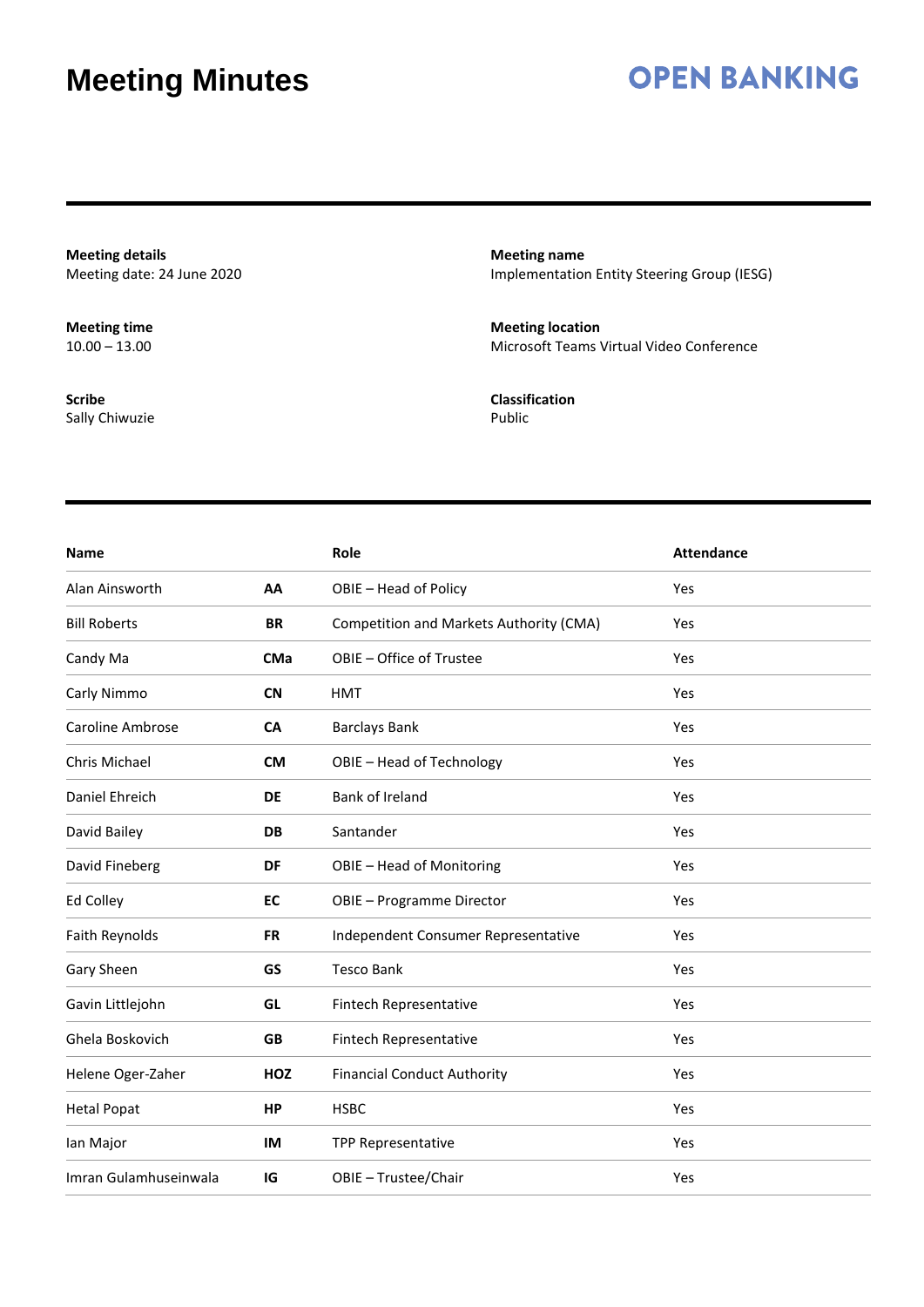# **OPEN BANKING**

| Kate Frankish      | <b>KF</b>  | Pay.UK                              | Yes                 |
|--------------------|------------|-------------------------------------|---------------------|
| Mark Chidley       | <b>MCH</b> | Independent SME Representative      | Yes                 |
| Matt Cox           | МC         | Nationwide Bank                     | Yes                 |
| Nicola McCleery    | NΜ         | Danske Bank                         | Yes                 |
| Phillip Mind       | <b>PM</b>  | <b>UK Finance</b>                   | Yes                 |
| Roy Hutton         | <b>RH</b>  | <b>Allied Irish Bank</b>            | Yes                 |
| Sally Chiwuzie     | SC         | <b>OBIE IESG Secretariat</b>        | Yes                 |
| <b>Thear Sabri</b> | TS         | <b>Electronic Money Association</b> | Yes                 |
| <b>Apologies</b>   |            |                                     |                     |
| <b>Name</b>        |            | Role                                | <b>Delegate</b>     |
| Daniel Globerson   | DG         | Royal Bank of Scotland              | Stephen Wright (SW) |

| Dalilei Giubel Sull<br>טש |            | <b>NUVAL DAIIR UL SCULIAIIU</b>  | <b>SLEPTIELL VVITELL (SWV)</b> |  |
|---------------------------|------------|----------------------------------|--------------------------------|--|
| Robert White              | <b>RW</b>  | Santander                        | David Bailey (DB)              |  |
| Simon McDougall           | <b>SMD</b> | Information Commissioners Office | Jenny Vega Destello (JVD)      |  |
| Stephen Smith             | SS         | Lloyds Banking Group             | Richard Rous (RR)              |  |

#### **No. Agenda item**

#### **1.a – 1.b HOUSEKEEPING: MINUTES AND ACTION LOG**

- 1.1. **IG** welcomed IESG members to the Microsoft Teams virtual video conference, stating that he was happy to see everyone safe. **IG** started by clarifying housekeeping rules – stay muted unless speaking, use the 'raise hand' feature or side chat which himself or **SC** would pick up. **IG** stated that there has been one AOB request from **GL** regarding an update on the 90-day re-authorisation, adding that further requests should be put through via the side chat.
- 1.2. **IG** advised IESG members that other than a minor amendment from **FR**, there was no feedback received on the minutes. On that basis, **IG** approved the minutes from 21 May 2020.

#### *APPROVAL – IESG\_APR\_LOG\_074 – May IESG Minutes - IG approved the minutes from the May IESG.*

- 1.3. **IG** used this opportunity to inform IESG members that as of the next IESG on 30 July 2020, the PSR would be in attendance, adding that it was at their request. **IG** explained that considering the working groups set up, Genevieve Marjoribanks and Hilary Platern would be helpful additions to the membership list.
- 1.4. **IG** kicked off the discussions about open actions on slide 26, inviting IESG members to walkthrough with him and interrupt where required.
- 1.5. **IG** started with action #457 (Programme update Conformance **EC** / **SC** to update the new Conformance slide to indicate that these are the points of conformance as opposed to the point at which security (or any other) standards are being implemented). **IG** informed IESG members that the slide has been updated accordingly and **EC** would be walking through this during the programme update section of the pack.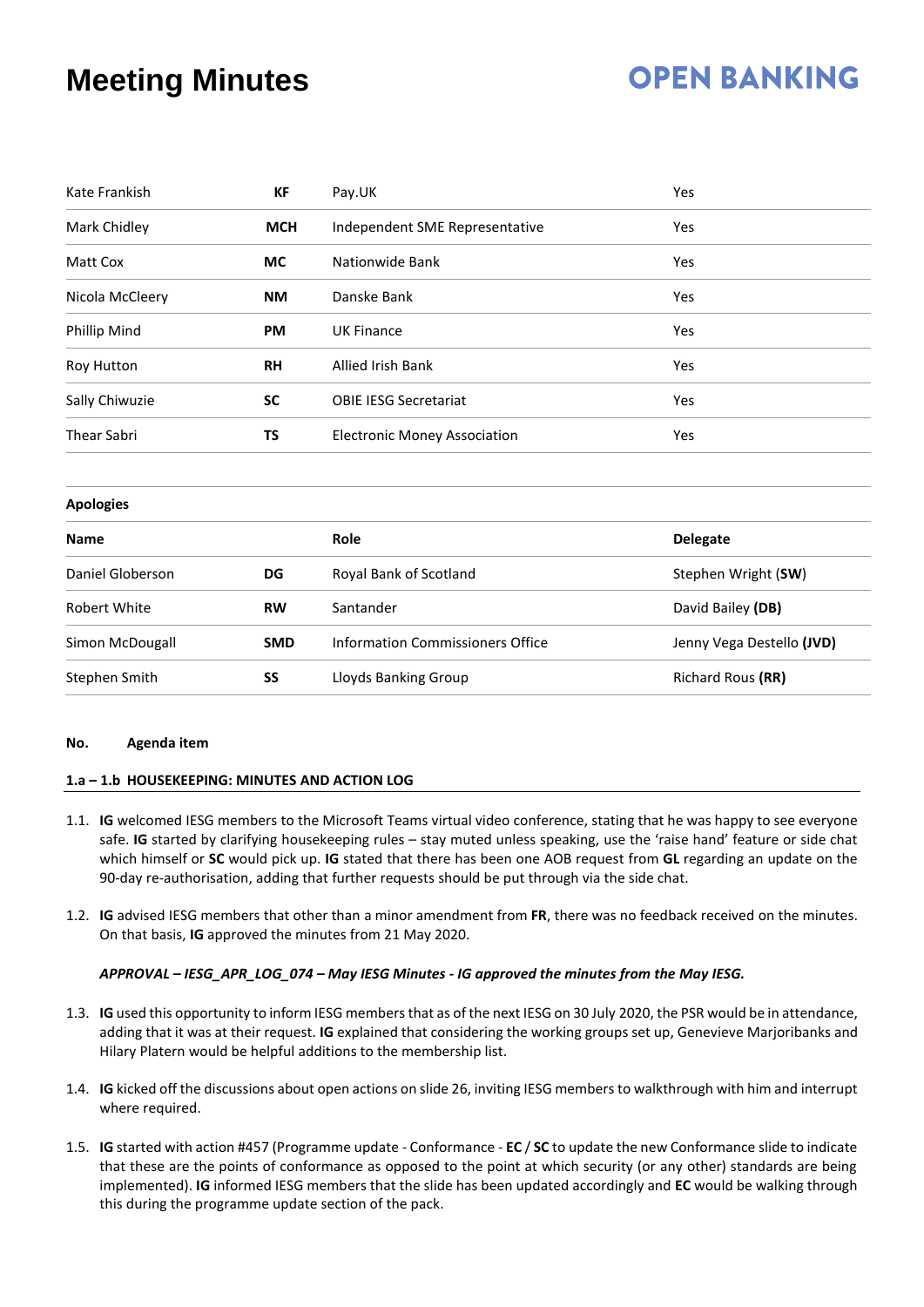1.6. With regards to #458 (Programme update - Recertification – OBIE [DF] to provide an update to IESG covering frequency and triggers for security, functional and CEG re-certification), **IG** explained that this forms part of agenda item 2.b which **DF** would be talking members through. On this basis, **IG** agreed action closure.

**OPEN BANKING** 

- 1.7. **IG** stated that *#459 (Programme update - 90-day re-authorisation - OB to meet with the FCA and HMT to consider if there is anything the OBIE can and / or should be considering to make this process easier)* would be dealt with by way of an update from **GL** in the AOB section. On this basis, **IG** agreed action closure.
- 1.8. With regards to *#460 (Programme update - 90-day re-authorisation - IG to confirm to RH (offline) where the mandate for the development of 90-day re-authorisation comes from),* **IG** thanked **CM** for reaching out to **RH** in conclusion of this action, stating that the action can, therefore, be closed.
- 1.9. **IG** reminded IESG members that action *#461* (*Revised Roadmap Consultation Update – IG / GS to have an offline discussion regarding the risk of creating a two-tier market)* required a meeting between himself and **GS**. **IG** stated that it was a good conversation about several issues including impact on customer experience and choice. **IG** explained that they also discussed what all this means for competition. **IG** proposed to close this item, **GS** agreed. **GS** stated that Tesco Bank is now impact assessing reverse payments, the result of which would be ready next month. **IG** asked **SC** to speak to **GS** to determine if he requires a slot for the July IESG.
- 1.10. There were no further comments or suggestions, **IG** moved the agenda on to the programme update section on slide 27.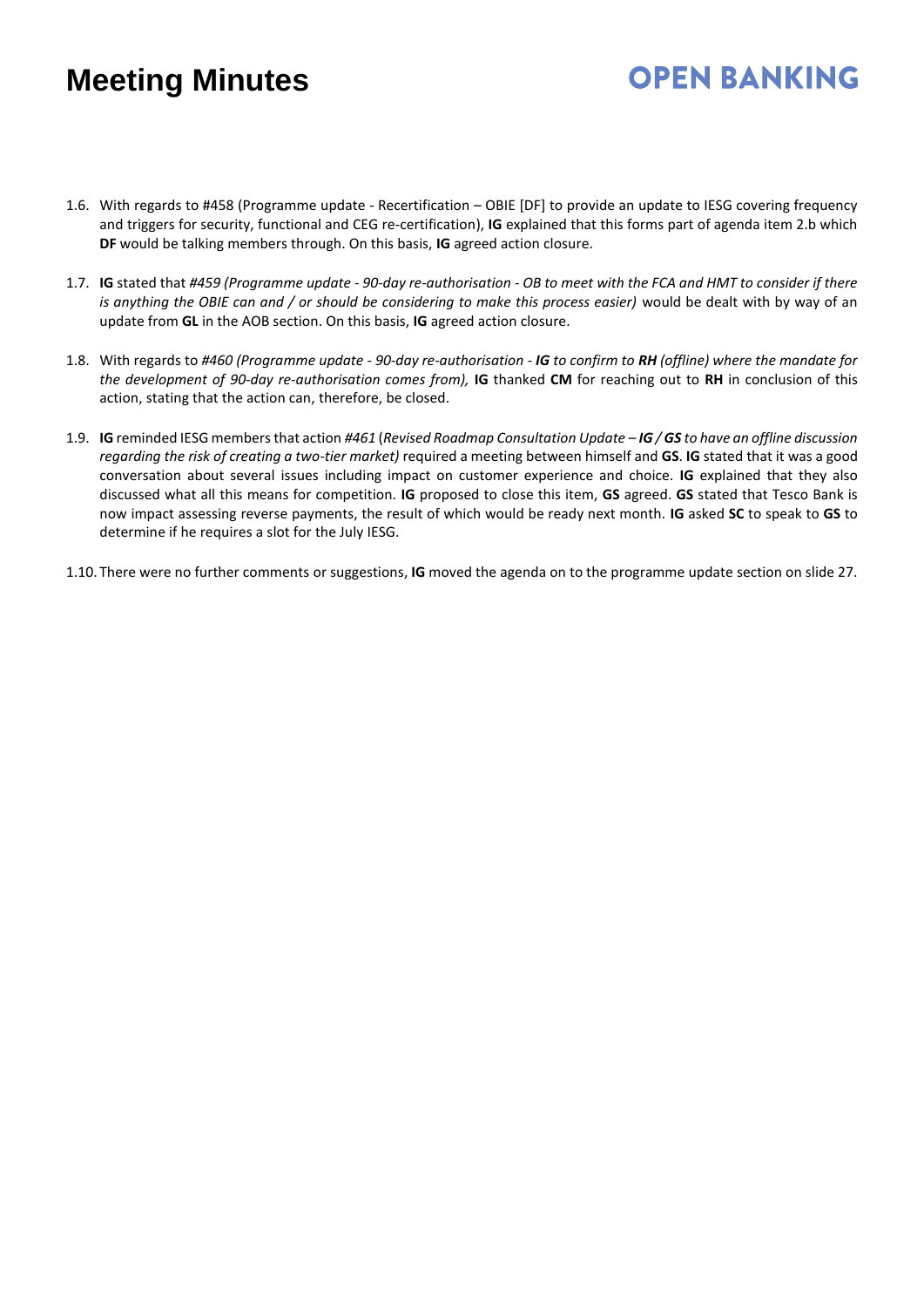# **OPEN BANKING**

#### **ACTIONS**

| <b>Action Number</b> | <b>Date Raised</b> | <b>Owner</b> | <b>Description</b>                                                                                                                                                                                                                         | <b>Notes</b>                                                                                                                                                                                                                                                                                                                                                                       | <b>Target Date</b> | <b>Status</b> | <b>Date Closed</b> |
|----------------------|--------------------|--------------|--------------------------------------------------------------------------------------------------------------------------------------------------------------------------------------------------------------------------------------------|------------------------------------------------------------------------------------------------------------------------------------------------------------------------------------------------------------------------------------------------------------------------------------------------------------------------------------------------------------------------------------|--------------------|---------------|--------------------|
| IESG_2020_301_457    | 21/05/2020         | EC           | Programme update - Conformance - EC / SC<br>to update the new Conformance slide to<br>indicate that these are the points of<br>conformance as opposed to the point at<br>which security (or any other) standards are<br>being implemented. | Update 24/06 - Closure agreed.<br>Update 17/06 - Conformance slide updated. EC to talk<br>through during programme update. Propose to close.                                                                                                                                                                                                                                       | 24/06/2020         | Closed        | 24/06/2020         |
| IESG_2020_301_458    | 29/04/2020         | EC           | Programme update - Recertification - OBIE<br>(DF) to provide an update to IESG covering<br>frequency and triggers for security,<br>functional and CEG re-certification.                                                                    | Update 24/06 - Closure agreed.<br>Update 17/06 - This is an agenda item in the June IESG Pack<br>under agenda item 2.b. Propose to close.                                                                                                                                                                                                                                          | 24/06/2020         | Closed        | 24/06/2020         |
| IESG 2020 301 459    | 29/04/2020         | IG           | Programme<br>update<br>90-dav<br>re-<br>authorisation - OB to meet with the FCA and<br>HMT to consider if there is anything the OBIE<br>can and / or should be considering to make<br>this process easier.                                 | Update $24/06$ – IG suggested that this action should be closed<br>and further matters arising out of this discussion should be<br>raised as new actions.<br>Update 08/06 - Several conversations have been held<br>between OBIE and FCA / HMT. An All-Hands meeting has<br>been scheduled for Wednesday 10/10 and further session on<br>22/06. Verbal update to be given at IESG. | 24/06/2020         | Closed        | 24/06/2020         |
| IESG 2020 301 460    | 29/04/2020         | IG           | update<br>90-day re-<br>Programme<br>authorisation - IG to confirm to RH (offline)<br>where the mandate for the development of<br>90-day re-authorisation comes from.                                                                      | Update 24/06 - Closure agreed.<br>Update 15/06 - Email confirmation sent from CM to RH which<br>was acknowledged by RH. Propose to close.                                                                                                                                                                                                                                          | 24/06/2020         | Closed        | 24/06/2020         |
| IESG_2020_301_461    | 29/04/2020         | IG           | Revised Roadmap Consultation Update - IG<br>/ GS to have an offline discussion regarding<br>the risk of creating a two-tier market.                                                                                                        | Update 24/06 - Closure agreed.<br>Update 15/06 - Meeting held on 16/06. Propose to close.                                                                                                                                                                                                                                                                                          | 24/06/2020         | Closed        | 24/06/2020         |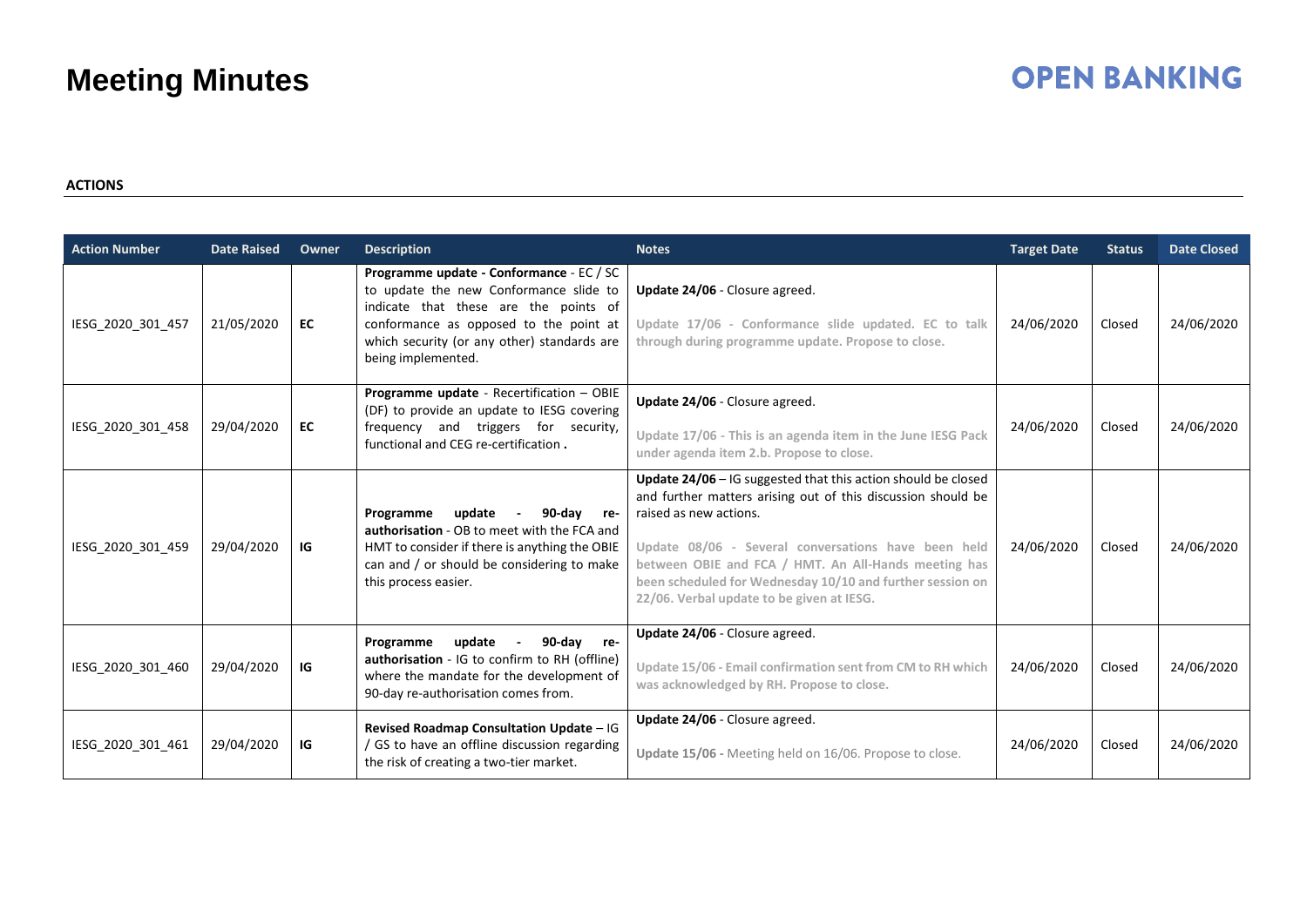# **OPEN BANKING**

#### **1.c PROGRAMME UPDATE**

#### *1.c.i OBIE STATUS REPORT*

- 1.11. **IG** introduced the programme update on slide 28 and asked **EC** to provide some highlights, after which he would call for questions and clarifications. **IG** was interested in an update on the CASS consultation which is moving swiftly to publication.
- 1.12. **EC** stated that the status remains green, with the key focus being preparations for the industry consultations which are due to start next month (July 2020) for the MI workstream and Customer Evaluation Framework. **EC** thanked the CMA9 who have been able to provide information on the Crisis Impact Period (CIP) stating that the decision is now in the deck for discussion.
- 1.13. With regards to the standards, **EC** stated that the CASS consultation did progress, adding that details of results of the consultation, propositions and the standards for functional and customer experience are in the deck for agreement. **EC** stated that this progressed well despite the current crisis.
- 1.14. **GL** asked for update on sweeping. **EC** stated that preparation for the eventual consultation is ongoing with nothing further to report.
- 1.15. **HP** asked for an update on NESTA. **EC** stated that the latest result and data are being collected, with the communications campaign being finalised. **EC** stated that the final judging was put back due to the crisis, however, there is no cost increase on the programme.
- *1.c.ii CMA9 STATUS REPORT*
- 1.16. **IG** moved on to slide 29, explaining that this is the report from the CMA9. **IG** stated that the crisis has had had an impact, however, RAG status appears to be improved since the prior month. **IG** was particularly keen to see who has moved to green.
- 1.17. **EC** confirmed that a number of the CMA9 have improved their positions to green. **EC** stated that there are plans to come in for v3.1.5. which is represented on a new column in the status report. **EC** wanted IESG members to note that some of the plans are subject to some Covid19 risks, although they are tracking to plan.
- 1.18. Of the Red status items, **EC** explained that BOI are under long standing directions and there was, therefore, no need to dwell on that. With regards to Cater Allen, **EC** stated that although they are red, they have progressed baselining plans for the completion of their migration from old platform to new. **EC** stated that although they will remain red for a couple of months (September time frame), the programme should see the completion of that delivery at the end of this quarter. **EC** added that plans have been submitted in the last few days which allude to updates to the later versions of the standards, therefore, the expectation is that there will be improvements in the next reporting period.
- 1.19. **EC** opened the floor to comments from CMA9.
- 1.20. **IG** felt that through the bilaterals, constructive conversations have been held with the CMA9 which are reflecting – ambers are turning to green and red to ambers.
- 1.21. **GL** found it difficult to follow the chart, stating that the chart indicates that some of the CMA9 have not delivered anything as it starts from version 3, therefore delivered versions are not visible. **GL** cited Santander as an example, stating that he knows that they have something in the market and yet they are showing Amber thrice and version 3 is showing as *'not applicable'*. **GL** wanted to understand the versioning. **IG** reminded IESG members that the transparency calendar holds the most comprehensive response, but invited **EC** to comment. **EC** confirmed that Santander is on version 3 but have some outstanding deployments which makes them amber on that delivery. **EC**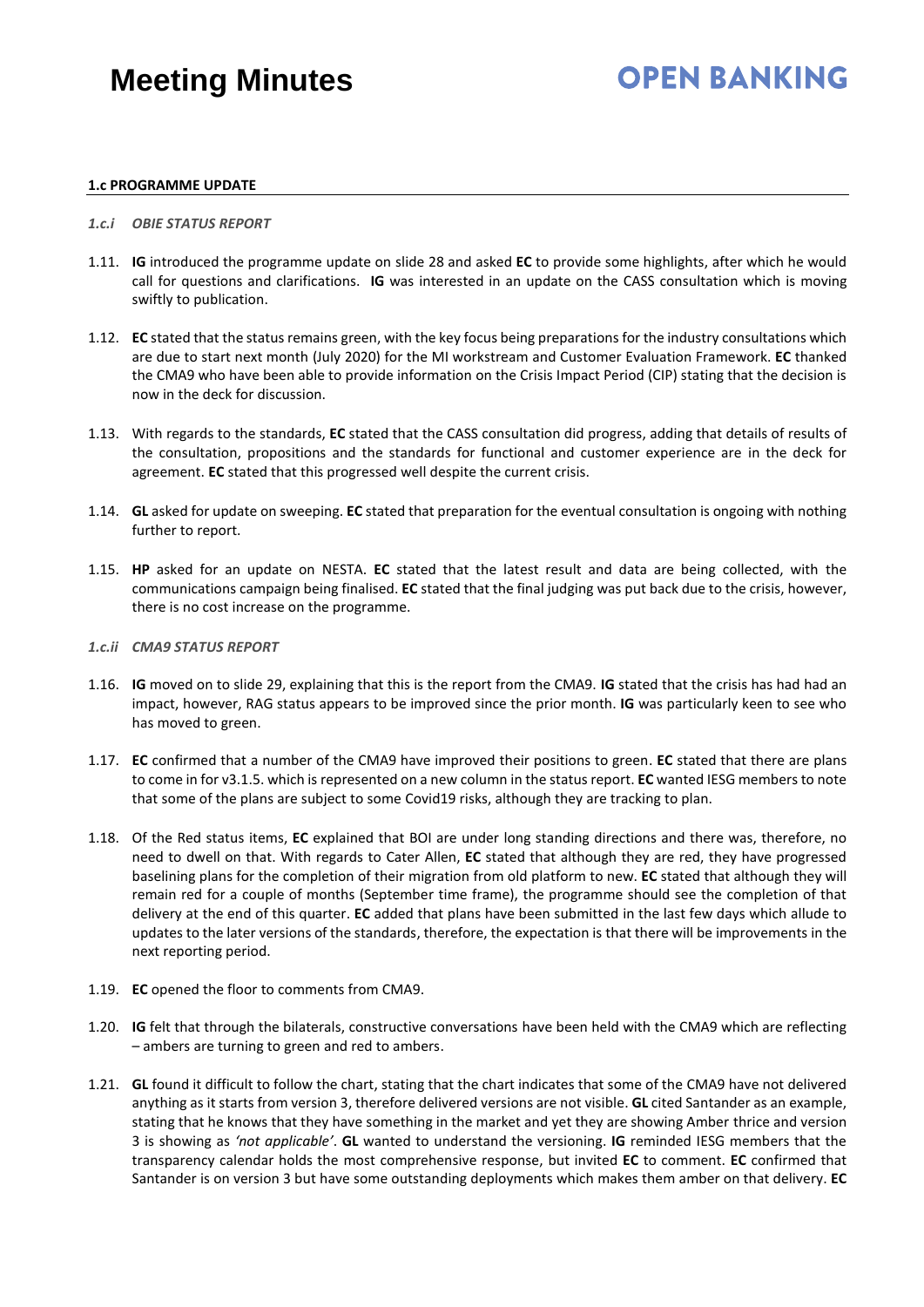# **OPEN BANKING**

added that it does not mean that they are not on V3.1 but have deliveries to complete - future dated and the multi authorisation which is in the commentary.

- 1.22. **DB** did not have much to add from a Santander point of view, stating that the outstanding deliveries are minor, hence they are Amber, but this is expected to change. **GL** asked if the chart will be changing to green across V3.1.5. **DB** commented that the expectation is to change to green up to V3.1.5 by end of August 2020.
- 1.23. **EC** drew **GL**'s attention to the next slide (slide 30) which had information about the certification and detailed all the live versions that have been certified. Santander  $-3.1.2$  for AIS and 3.1.0 for PIS
- 1.24. **IG** thought this was a good time to move on to the certification slide.
- 1.25. **EC** explained that this is certification (and does not mean that banks have not deployed and are not conformant). **EC** asked IESG members to note the yellow rings around some of the items which indicates the changes since the last IESG. **EC** stated that in terms of significant updates since this pack was issued , HSBC has now had certification for FAPI as of Monday 22 June, so this deadline date was hit.
- 1.26. **EC** drew attention to some improved positions where they were without dates for delivery, the green status gives expectation of certification – expected date for completion. **EC** stated that last month indicated that there were no clear dates for completion, using Santander and Cater Allen as examples as they did not have dates for CBPII. **EC** added that the Amber status for FAPI on Barclays reflects implementation which requires prerequisite changes being performed by TPPs.
- 1.27. **GL** asked for updates on the Customer Experience Guidelines (CEG) that are under discussion. **EC** stated that the CEGs which are under discussion represent some deviations from the agreed CEG Barclays and their approach to joint account, which is under discussion for resolution and getting further understanding from consumers. **EC** stated that LBG position (though this is nothing to do with joint accounts) was similar and Santander has some changes which are imminent, though one of their implementations has to do with the CRM code which are under discussion.
- 1.28. **IG** explained that *'under discussion'* means that there are discussions ongoing between the OBIE and the CMA as to how to treat and rectify some of the misses on the CEG. **IG** stated that it has taken so long because a thorough review was undertaken at the end of last year (2019), the analysis has been updated; the team is now in a good position to take another look at this and fix some of the outline pieces. **IG** stated that in parallel, some of the banks that are in question are trying to fix them themselves and not all are considered material, nonetheless misses on the CEG are taken seriously, therefore, there are discussions on what to do next. **IG** added that there is a backlog that started with Roadmap reviews, but this is high priority.
- 1.29. **MCH** asked about the grey boxes. **MCH** was aware of ongoing discussions at the bilaterals but stated that there appears to have been a review of CEG, however, this is not appended to **DF**s paper. **MCH** wondered if there was any reason why this cannot be shared. **IG** explained that this is a take-away and he would come back to what the gaps on the guidelines are.
- 1.30. **MCH** stated that there is an interest in understanding from a consumer point of view regarding the extent to which there are issues with the guidelines. **IG** was not suggesting that there were no issues with the guidelines, but this discussion was around adherence to those guidelines. **IG** asked for confirmation that what is being referred to is the 'gaps. **MCH** confirmed. **IG** stated that there is a need to understand what the gaps are and how to provide more transparency to the wider group.
- 1.31. **IG** stated that this falls within the public domain as anyone can go through the customer journeys and tick off the CEG's. **MCH** hoped that membership to this group would remove the drudgery.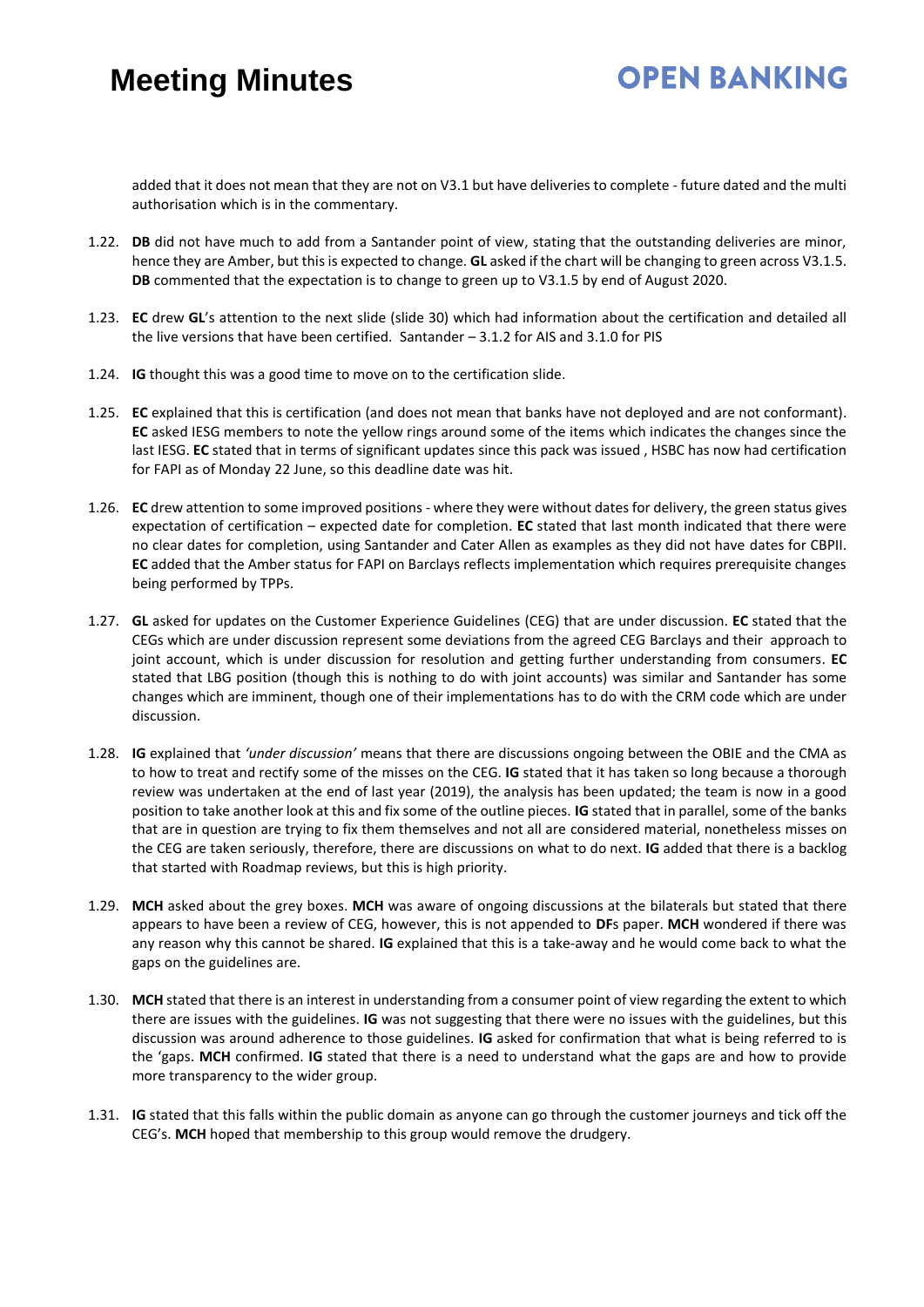1.32. **RR** stated that with regards to the CEG's, he had been in discussions with **FR** about conducting some research to prove that customers find it useful and consider it a form of protection to see their balance as part of the PISP journey. **RR** was happy to discuss further.

**OPEN BANKING** 

- 1.33. **DF** stated that later in the pack (*agenda item 2.b*) expectations on CMA9 on ongoing performance as well as giving a flavour to the monitoring function on assessing conformance to the various standards as they evolve would be discussed.
- *1.c.iii KEY PERFORMANCE INDICATORS (KPI's)*
- 1.34. **IG** moved on to KPIs from slides 33 onwards and turned back to **EC** stating that it feels like the metrics are nudging in the right direction.
- 1.35. In terms of availability and response times, **EC** stated that there has been an improvement, adding that the successful API ratio has improved, and the overall successful volume of API calls is flat. **EC** stated that there is no significant update during the month (short of 10 million API calls from one of the CMA9), there is a bit of growth but not like it was prior to the crisis.
- 1.36. In terms of availability, **EC** drew attention to Cater Allen who are now reporting, they are not reporting on PIS because they are now in managed rollout, however, it is good to note that there is another brand reporting.
- 1.37. In terms of the successful API calls on slide 34, **MCH** stated that there is a graphical representation of the levelling off and there was a big uptake in March was presumed to be owing to the migration, **MCH** asked if there are any observations to make about the apparent levelling off at a time when it seems that people are turning to these kinds of services as it seems counterintuitive to what is being heard more widely. **EC** stated that there is no significant evidence, adding that there is a level of lowering in marketing activities which has happened with a number of the TPPs where consents and new services are not being picked up. **EC** did not want to give the impression that some of the responses from the TPPs are not having an impact.
- 1.38. **IG** did not think OBIE should be the authority for commenting on the month by month numbers. **IG** stated that anecdotally, with the knowledge of the TPPs and broader FinTech communities, it seems that of those entities are really conserving cash because they are worried about future funding rounds and therefore, customer acquiring is not happening much. **IG** added that there is now more of an impact on the 90-day re-authentication, meaning that numbers are dropping out of this as well. **IG** added further that some of the FinTech's are saying that the Covid-19 crisis response comes into effect after the crisis itself – in terms of vulnerability, the debt charities, access to credit, affordability, etc. – there is a lag on this. **IG** did not want to hold OBIE out to be fountain of all knowledge as range of factors.
- 1.39. On 90-day re-authorisation, **RH** stated that it keeps coming up and there is an issue with the proposition that the TPPs have and was not comfortable with it being presented as the issue that is preventing customers from using it. **IG** stated that he was not saying it is because of 90-day re-authorisation, but that it acts as a trigger point perhaps because it is complicated, or it is required, or the proposition is not good enough. **IG** was not saying why it is happening, but there is a drop off around 90 days.
- 1.40. **HP** stated that it seems like there is a surge through Q1 as screen scrapers moving to APIs which is complete. **HP** was surprised that there has not been continued growth since then as propositions have fed through. HP was confident that this might be a timing issue with firms distracted by other issues. **HP** stated that funding has been delayed and so people are waiting for some stability.
- 1.41. In building on the analysis, **GL** stated that there is another relationship between the marketing budget, venture capital and 90-day re-authentication. **GL** stated that many of the firms in the TPP communities are sitting on large budgets which they will not deploy if there is 90-day re-authentication. **IG** suggested covering this off as part of the AOB (**GL**'s update on the *'All Hands'* meeting).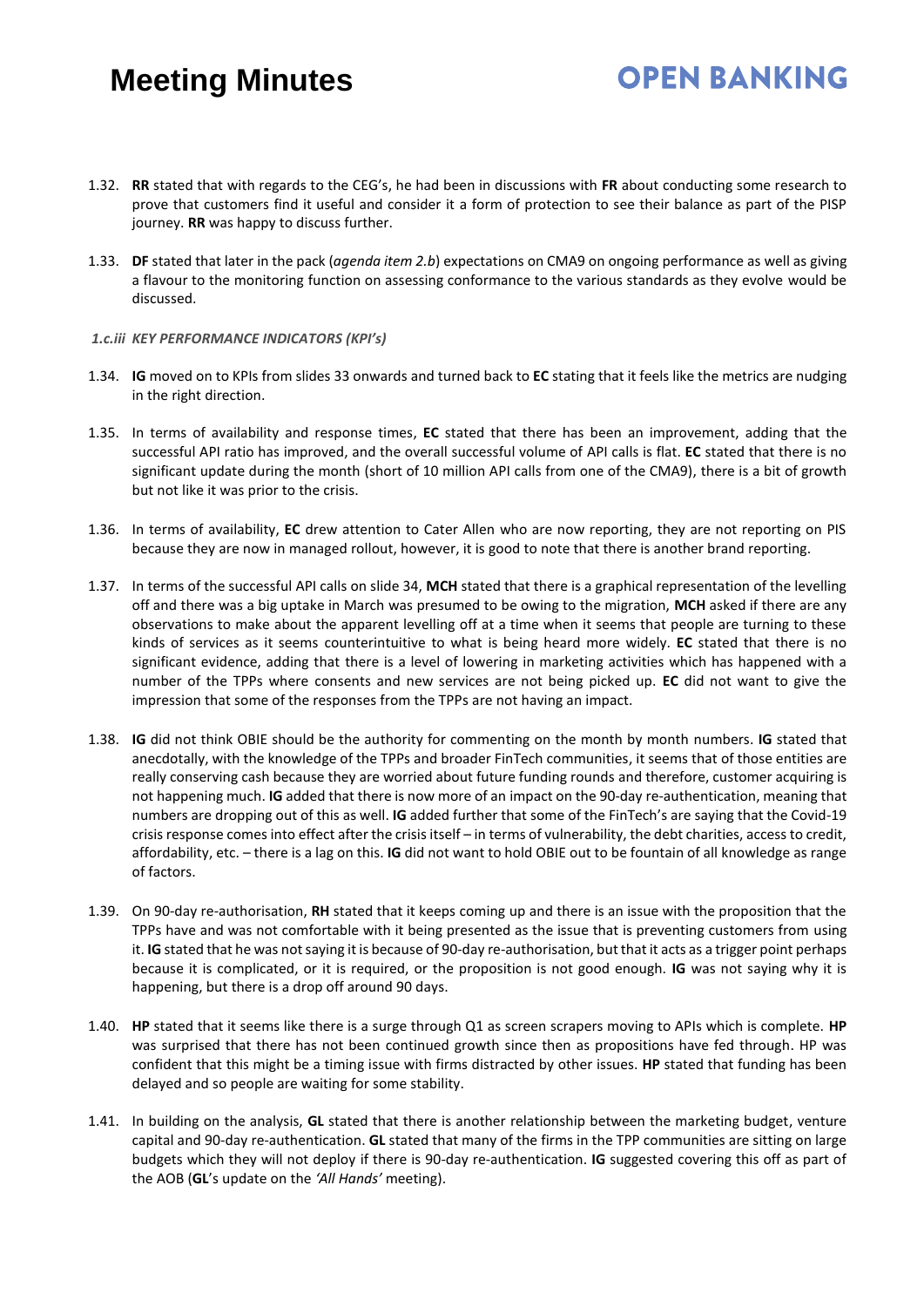1.42. **MC** explained that for organisations and TPPs that migrated from screen scraping to the APIs, there is a lag on impact on their propositions by not being able to access savings, mortgage, personal loan data (his perspective from conversations) and this is a factor.

**OPEN BANKING** 

- 1.43. **GL** agreed with this as a relevant point and companies had seen this coming for a long period and tried to find other paths, but whilst these should not be considered trivial, they are not in the same ballpark of importance as in comparison to 90-day re-authorisation.
- 1.44. **IG** stated that the purpose of this section is to talk about the CMA9 KPIs as opposed to the aggregate growth of the ecosystem, but he could tell that this is what people want to discuss. **IG** stated that this would be thought through.
- 1.45. **EC** drew attention to the TPP tickets on slide 52. **EC** stated that there has been a general improvement through the month and tickets are getting cleared. **EC** assured IESG members that the OBIE is working with HSBC to reduce the ticket volume, which **HP** stated are being steadily being worked through.
- 1.46. **IG** stated that **FR** wanted a section to talk more about the ecosystem more broadly, stating that this could be used to bring about more discussions on overall growth.

*ACTION – IESG\_2020\_301\_462 - Programme update – The IESG July agenda to include a general discussion on the ecosystem including aggregate and overall growth. Due Date – 30 July 2020* 

#### **2.a OBIE STANDARDS V3.1.6**

- 2.1. **IG** turned to slide 58. **IG** introduced this agenda item which he said relates to the outcome from the CASS consultation and the actual standard that captures it both as it relates to the API and the Customer Experience Guidelines. **IG** stated that it makes sense to deal with each of the 3 items in turn.
- 2.2. For the first paper Proposition A2 (b)(iii) Consent and Access Dashboards (P15) **IG** understood that CASS made 2 recommendations to OBIE to formally consider and the OBIE (following discussions with the ecosystem) decided to take the first one forward. **IG** added that this has gone through various governance forums.
- 2.3. **CM** explained that there were two proposals –

2.3.1. Firstly, to provide more detailed status code for the status of accounts in the read API - whether switched or in process of switching: and

2.3.2. A push notification to cover both AIS and PIS status to mitigate the TPPs to poll for that status.

- 2.4. **CM** stated that these were taken through a number of forums and there were consultations with a wide number of TPPs. **CM** stated that recommendation number one was chosen, adding that this was supported by PMG and TDA – a decision to enable the status code at the account level so that when calling the account end point, the TPP could get the status of whether or not the account had been switched or not. **CM** stated that a number of respondents questioned the grounds for providing that information and CASS confirmed that this is already covered and customers at the point of switching agree for their status to be provided. Based on that, **CM** stated that a link which explains in more detail has been published, **CM** stated that this this has gone through a formal consultation and structured feedback, leading to updating this paper accordingly.
- 2.5. **IG** thanked **CM** stating that this was comprehensively reviewed and there was good agreement and a consensus. **IG** did not consider this to be contentious and opened the floor to comments. **MCH** asked if **CM** could confirm that this is mandatory for CMA9.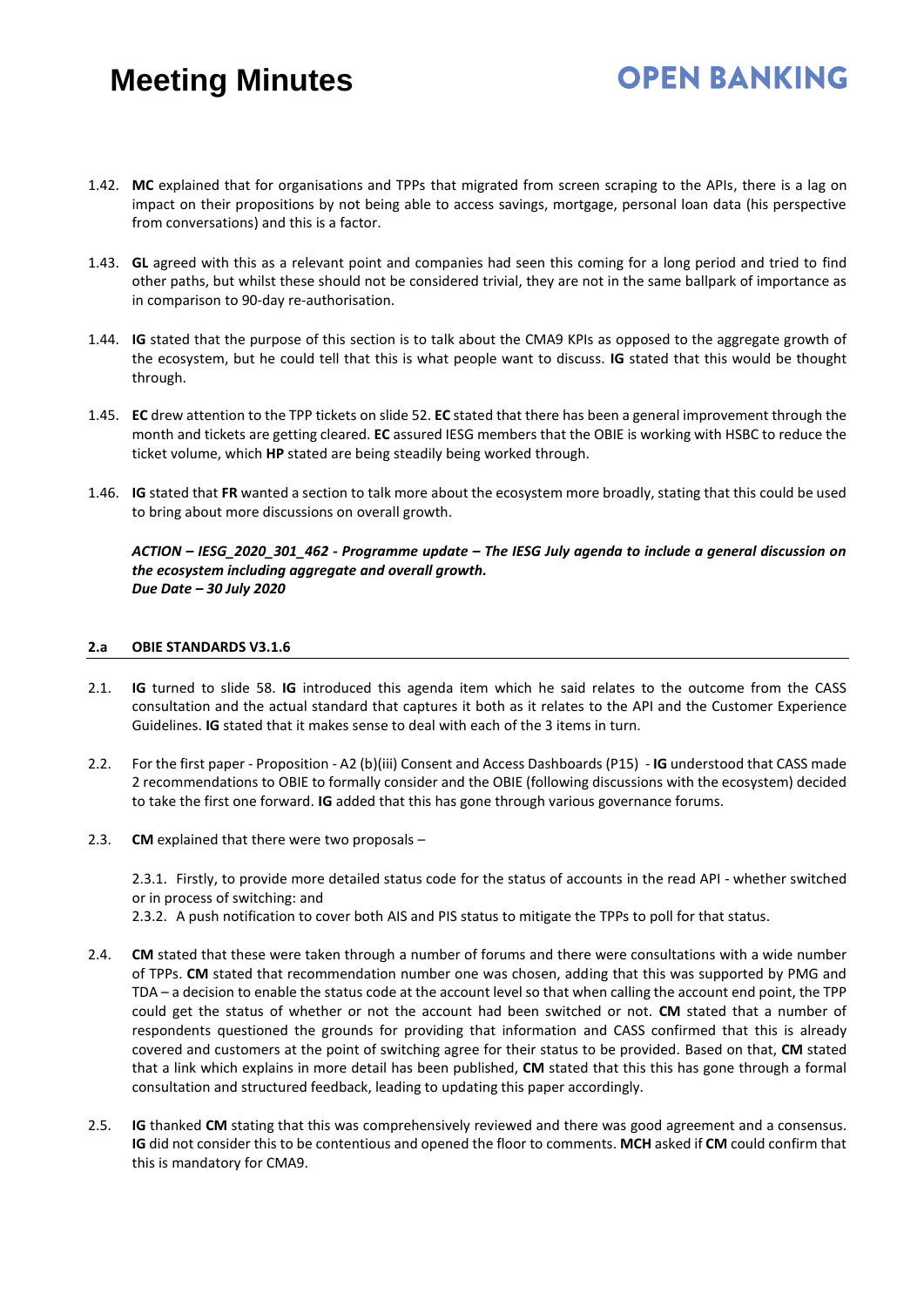2.6. **CM** stated that the standards need to be useable by all ASPSPs even outside the UK and outside of PSD2. **CM** confirmed that the definition of *conditional* is that they may be mandatory for one or more firms for a regulatory reason. **CM** explained that *mandatory* means that it does not work without it and *conditional* means that it in some cases, it is *mandatory*. **CM** confirmed that in this case, *mandatory* means that it is compulsory for the CMA9.

**OPEN BANKING** 

- 2.7. **HP** thanked **CM** for progressing the terms and conditions point giving how GDPR escalated into something that was unavoidable. **HP** asked **CM** to ensure that the Pay.UK / CASS feedback is shared so that it does not re-appear as a problem. **IG** concurred with this, stating that this was better than having to defend positions eventually.
- 2.8. **CM** said that the CASS feedback has been copied verbatim and there is a link to that in this paper. **CM** stated further that CASS confirmed that this has been shared with all their members. **CM** also stated that any further clarifications / ratification will be made. **IG** stated that this should be taken offline and sometimes even an email would suffice.

#### *ACTION – IESG\_2020\_301\_463 - OBIE Standards V3.1.6 – CM to share and / or clarify the Pay.UK / CASS feedback from a legal perspective. Due Date – 30 July 2020*.

2.9. **IG** thanked all for converging on a solution that is quite elegant, stating that some of the early suggestions on how to deal with CASS were heavy, while this solution provides the same effect without a lot of the engineering. **IG** approved the standards.

*APPROVAL - IESG\_APR\_LOG\_075 - Proposition - A2 (b)(iii) Consent and Access Dashboards (P15) - CASS Standard - consensus on the content of the paper presented at IESG on 24 June 2020 so that the Trustee can approve the publication. The final version will be published on 30 June 2020. There was no objection to consensus and IG approved this to be published which starts the clock on the 6-month implementation and certification one month thereafter.* 

- 2.10. **IG** moved on to the next paper The Read-Write API Specification v3.1.6.
- 2.11. **CM** explained that the Read-Write (RW) included updates to reflect the CASS decision and the other is the TDA decision (223) – a request that came from HSBC to extend the account name build. **CM** stated that there are certain instances where there are longer account names. **CM** stated that this may apply to other firms and this is conditional, and firms can use longer fields than the 70-character specification. **CM** stated that there are minor clarifications but confirmed that the specification was approved at TDA.
- 2.12. **IG** understood this to be technical, but believed that it has gone through all governance forums as required. **IG** approved this to be published, stating that it starts the clock on the 6-month implementation, with certification one month thereafter.

*APPROVAL - IESG\_APR\_LOG\_075 - Read-Write API Specification V3.1.6 - Consensus sought on the content of the paper presented at IESG on 24 June 2020 so that the Trustee can approve the publication. The final version will be published on 30 June 2020. There was no objection to consensus and IG approved this to be published which starts the clock on the 6-month implementation and certification one month thereafter.* 

- 2.13. **IG** stated that there is one final paper Customer Experience Guidelines v3.1.6.
- 2.14. **CM** explained that there are 3 elements to the CEG which were updated.

2.14.1. Clarifications on the decision on CASS, more specifically, clarifying to all participants that the TPP permission does not get switched when the current account switches from one ASPSP to the other. 2.14.2.Clarity around definitions of the messaging, including the availability of the switching item. 2.14.3.Minor reported errata fixes to CEG & TPP guidelines.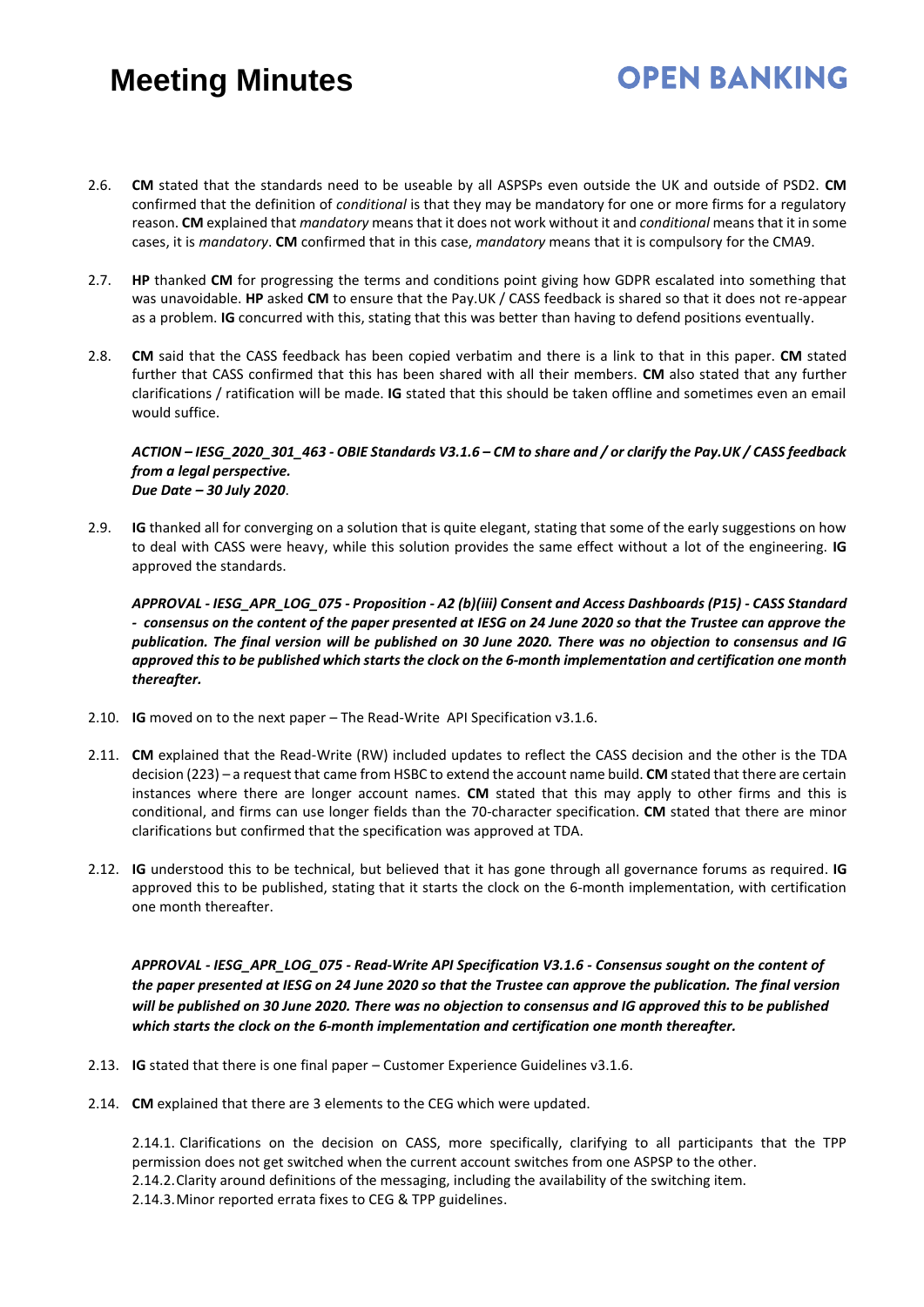# **OPEN BANKING**

- 2.15. **CM** stated that this is non-mandatory, just guidance. **CM** added that this went out to consultation between 15 and 29 of May with 14 pieces of feedback received and responded to, following on from which the Standards were updated accordingly.
- 2.16. **IG** asked if there were any objections, stating that this is has been through good consultation and governance. **IG** approved this paper, stating that publication starts the clock ticking for implementation within 6 months and certification to follow one month thereafter.

*APPROVAL - IESG\_APR\_LOG\_077 - Customer Experience Guidelines v3.1.6 - Consensus sought on the content of the paper presented at IESG on 24 June 2020 so that the Trustee can approve the publication. The final version*  will be published on 30 June 2020. There was no objection to consensus and IG approved this to be published *which starts the clock on the 6-month implementation and certification one month thereafter.* 

#### **2.b SECURITY, FUNCTIONAL AND CEG CONFORMANCE**

- 2.17. **IG** moved on to a short memo on *Security, Functional and CEG Conformance* which was to clear up any misunderstandings around timings of certification conformance. **IG** asked **DF** to accept this as read, however, to pull out a couple of highlights.
- 2.18. **DF** stated that this paper covers the external FAPI security profile with certification from the OIDF and the internal OBIE specification with respect to functional conformance, and then moving on to customer experience. **DF** pulled out a couple of points

2.18.1.On the ongoing FAPI conformance – the important point to pull out on page 64 is noting that once the original and initial FAPI conformance with certification from OIDF has been obtained, whenever on an ongoing basis, there is material change made by the CMA9 on an infrastructure that might have implications, there is an expectation that the FAPI conformance suite will be re-run at that point. This should always be re-run in the relevant preproduction environment before changes are released into production with an attestation provided to the Office of the Trustee Monitoring Function. Within a month of the change, the CMA9 will be required to renew their certification and importantly, at least every 12 months if there are no material changes in that period.

2.18.2.In terms of the functional conformance, a number of the CMA9 have got current certifications based on older versions of the specifications compared to the versions they are currently using in production. The first observation is the requirement for the CMA9 to bring their certification up to date and similarly, re-running the functional conformance suite whenever there is a new version of the Standards, including patch releases, and when there are any material changes to the API's in-between such Standard implementations. This is required where changes are released into production and within one month. The CMA9 would be expected to obtain a certificate from OBIE.

2.18.3.With regards to CEG, all the CMA9 are expected to be conformant to V3.1.3 and whenever a new version of the CEG in the standard, the CMA9 need to conform with those aspects of the Standards within one month of implementation, to attest that they have conformed.

- 2.19. **DF** stated that the aim is to provide a consistent approach to conformance and opened the floor to questions. **IG**  thought this was helpful with **c**larifying scope with no misunderstanding and also underlines what best practice is. **IG** stated that this is something that should have been addressed at the start of the programme, but as a group, IESG members have got used to seeing and questioning conformance charts, this is a helpful steer for the CMA9 to understand what they need to do and by when. **IG** stated that it speaks to what good looks like in terms of standards and implementations.
- 2.20. **GL** found this helpful, stating that from the TPP community and the wider environment of PSD2, the things that are written in these pages are precisely how they should be done. While **GL** was delighted to see these things brought forward, he explained that it raises other market questions from a UK perspective as to how the rest of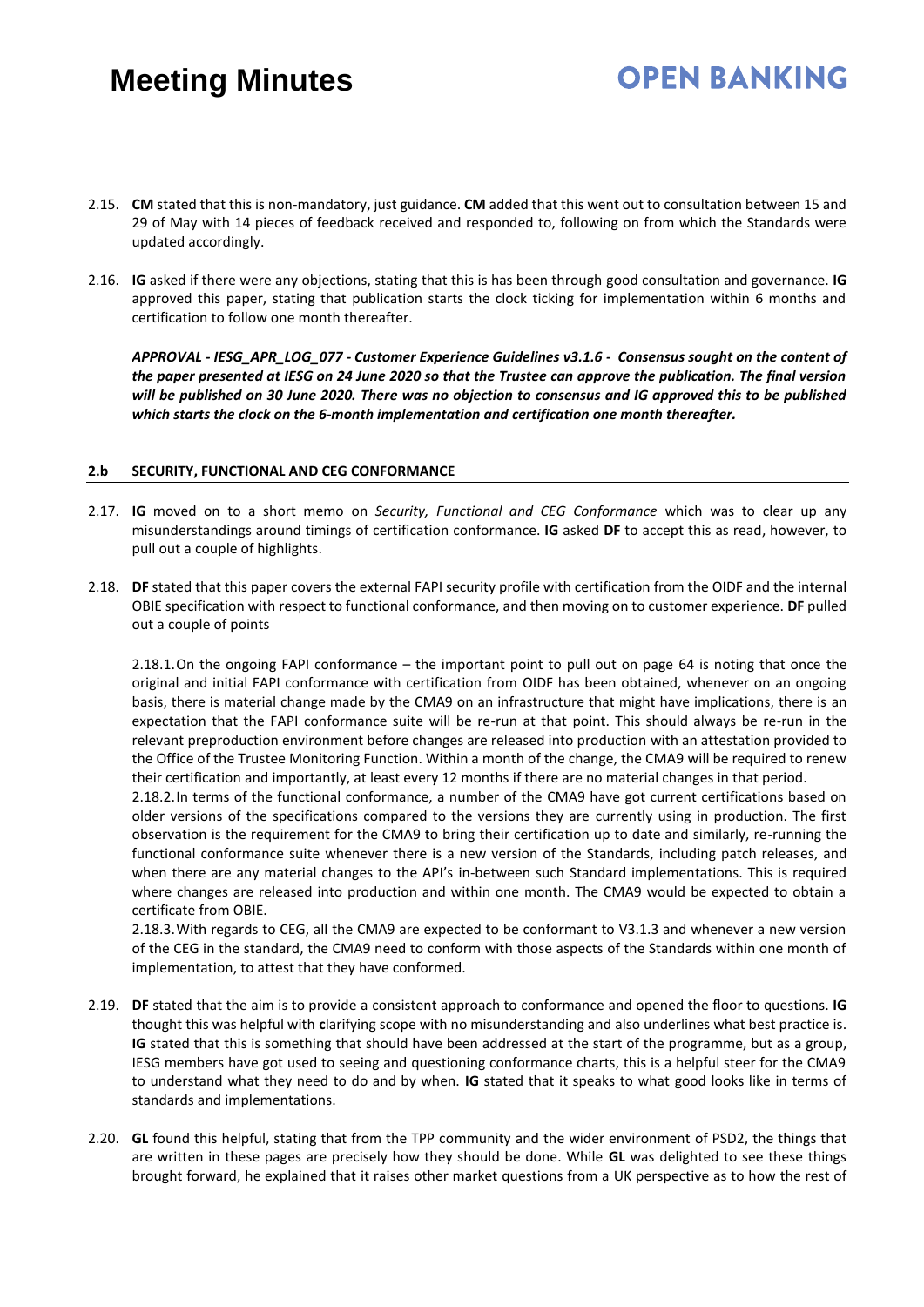### **OPEN BANKING**

the market are brought into line with this best practice. **GL** stated that once all done the qualities of the CMA9 vs the rest of the market would be remarkably different.

- 2.21. **IG** did not have an immediate response to this but stated that the more transparent the OBIE can be about processes and practices, the more the OBIE can lead by example, the more others will follow. **IG** stated that it is a matter for the others and their relationship with FCA, TPPs and their own customers. **IG** thought it was a good point.
- 2.22. **RH** was supportive but was not keen on the patch release methodology , expressing a preference for it to be based on outstanding releases. Given the number of patch releases, **RH** thought it was overly burdensome and not particularly an easy process to run.
- 2.23. **CM** stated that this has been worked on over the last two years with a number of CMA9 addressed a few issues around making the conformance tool easier to run, addressed issues on payment types (e.g. VRP). **CM** stated that in principle, if an ASPSP is going from one patch release to another, there are some that are not relevant because there are no changes made. **CM** stated that if a patch release is just an extension to the number of fields, then the impact and time to run the tool should not be big. **CM** understood that it might be a bit more work for the patch release, the internal work is best practice as it gives the product owner the assurance that it has been done properly. **CM** stated that the argument that it is more work is vastly outweighed by the benefits both internally and externally to the ecosystem.
- 2.24. **IG** hoped that this answers **RH** questions, stating that the intent is not to create more work, adding that he would like to maintain the policy as laid out in the document and encouraged **RH** particularly in the bilaterals (**CM** to help) to understand the process and what is required to run the tool. **IG** asked **RH** to give the team a sense of what their QA is before releasing patches. **IG** stated that a view would then be taken on whether it is something for TDA to deal with.
- 2.25. **RH** stated that the way the document is written suggests that every time a patch is released, all banks must do the test. **RH** suggested clarification that if a patch is not released, it is not applicable to the bank and the test does not have to be done. **RH** stated that the clarification would give the banks a bit of leeway.
- 2.26. **IG** was sympathetic. **IG** proposed that this needs to be discussed in the bilaterals and then approved by the team. In the theory**, IG** stated that it makes sense, but there needs to be a transparency on whether a patch is applicable or not and should include the opportunity to challenge**.**
- 2.27. **CM** asked **DF** to confirm that if a standard is released and a firm does not implement that patch, then there will be no requirement to run the tool to certify.
- 2.28. **DF** agreed stating that the key word in page 65 is the word 'implement'. **DF** stated that whenever a bank implements a new version including a patch release, then there is a requirement to run the tool, but if there is no patch release, it will not be there.
- 2.29. **CA** welcomed the clarity that this gives around expectations and thanked **DF** and his team. **CA**'s only worry was the inference that the test will be run in a test or preproduction environment. **CA** stated that in Barclays, this is run in production.
- 2.30. **DF** followed **IG**'s previous steer and asked for a bilateral conversation to go through this in detail. **DF** asked if **CM** could attend.
- 2.31. **CM** asked if **CA** would run the tool in the production environment in the same process as making it live. **CA** asked to take the discussion offline but stated that they would normally run it very quickly after putting it in production which is what they have been doing to date. **CA** stated that the fundamental limitation of their set up is that they do not have the ability to test the conformance suite to their test environment. **CA** stated that they can get to a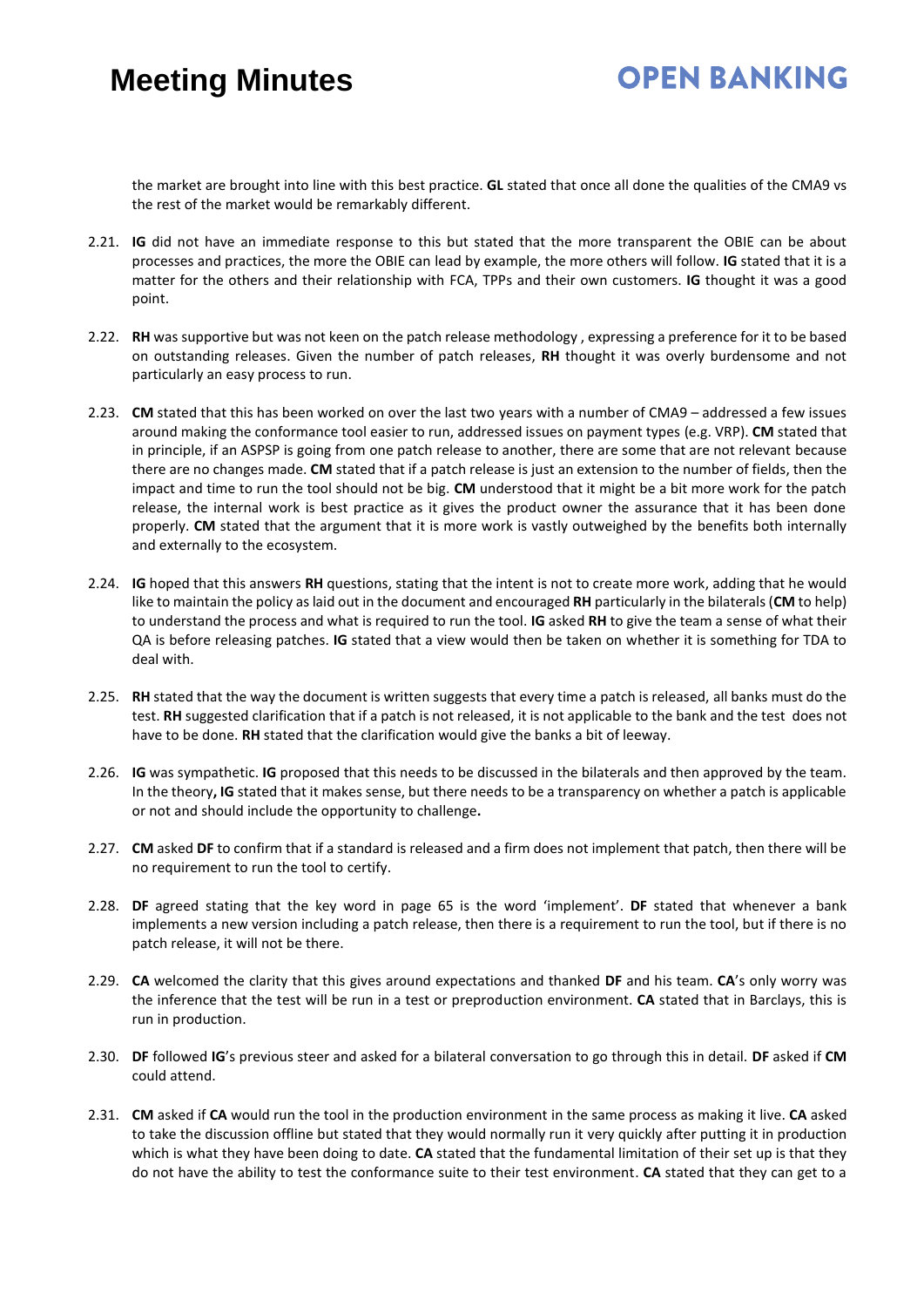# **OPEN BANKING**

high level of confidence in terms of conformance with any changes made but wanted to make this comment during this discussion.

- 2.32. **HP** stated in the side chat: *Caroline's comment applies equally to HSBC - conformance testing is in prod only'.*
- 2.33. **SW** stated that this comment was the same for RBS they always run in production after they have delivered and would not be able to run in test.
- 2.34. **CM** asked if it is an acceptable alternative be run in preproduction prior to going live or run the tool in production immediately it has gone live. **SW** agreed with the latter. **HP** stated that the practical issue is that the test cannot access the internet so by definition they are protected and firewalled.
- 2.35. **IG** was wary of being dragged into too much technical detail, but asked **SC** to minute to include **CM**'s point if a bank is going to run in production, it should run this as soon as possible after it goes live. **IG** also asked **SC** to minute that **CM** will do another round of this at TDA and confirm that everyone is comfortable and bring back to **IG**. **CM** invited **DF** to attend the next TDA.
- 2.36. **MCH** joined this up with the point earlier on CEG transparency of guideline conformance. **MCH** thought it would do well as one action so that nothing gets lost.

#### **2.c THE REFUND DATA SECURITY WORKING GROUP**

- 2.37. **IG** introduced this paper, stating that it relates to a requirement by the CMA in their decision document to set up a working group to look at data security for future versions of the standards as it relates to refunds.
- 2.38. **AA** explained that the OBIE was asked by the CMA in its decision document to create a working group and report on progress by end of June 2020. **AA** stated that it relates to data security and refunds specifically. **AA** stated that a ToR has been set up, adding that CMA9 representation is yet to be agreed. **AA** encouraged the CMA9 to bring forward their representations.
- 2.39. **AA** was interested in comments on the ToR offline, adding that this would be the first agenda item on the working group agenda.
- 2.40. **IG** stated that comments should be high level and was pleased to announce that the ICO is committed to taking this forward. **IG** reiterated **AA**'s comments seeking CMA9 volunteers.
- 2.41. **DJ** raised two points on **FR**'s behalf, stating that **FR** is supportive of this process and its progression. With regards to scope, **DJ** stated that there is a security risk with regards to unregulated entities receiving sort code and account number. **DJ** explained that **FR**'s concern is around the fact that this could be passed on to non-regulated entities (e.g. merchants) – a small but significant point and hopefully non-contentious. **DJ** explained the second point – consideration required with regards to how security expertise is brought in. **DJ** asked if there are any security experts on the working group or commissioned work from an expert that works for a security expert. **DJ** thought that this could form the basis of the first agenda.
- 2.42. In response to the latter question, **EC** stated that if security or fraud expertise is required, it should be directed into this working group which will then report back into IESG.
- 2.43. **GL** commented by stating that the inclusion of a security expert might be lopsided as the rest of the conversation will be policy orientated as the group is not technical. **AA** thought that the working group could find a way to work round the issues raised by **FR** and **DJ**
- 2.44. **IG** stated that these are good points, the ToRs are not step in stone and as the group explores its limitations, it will be able to address them.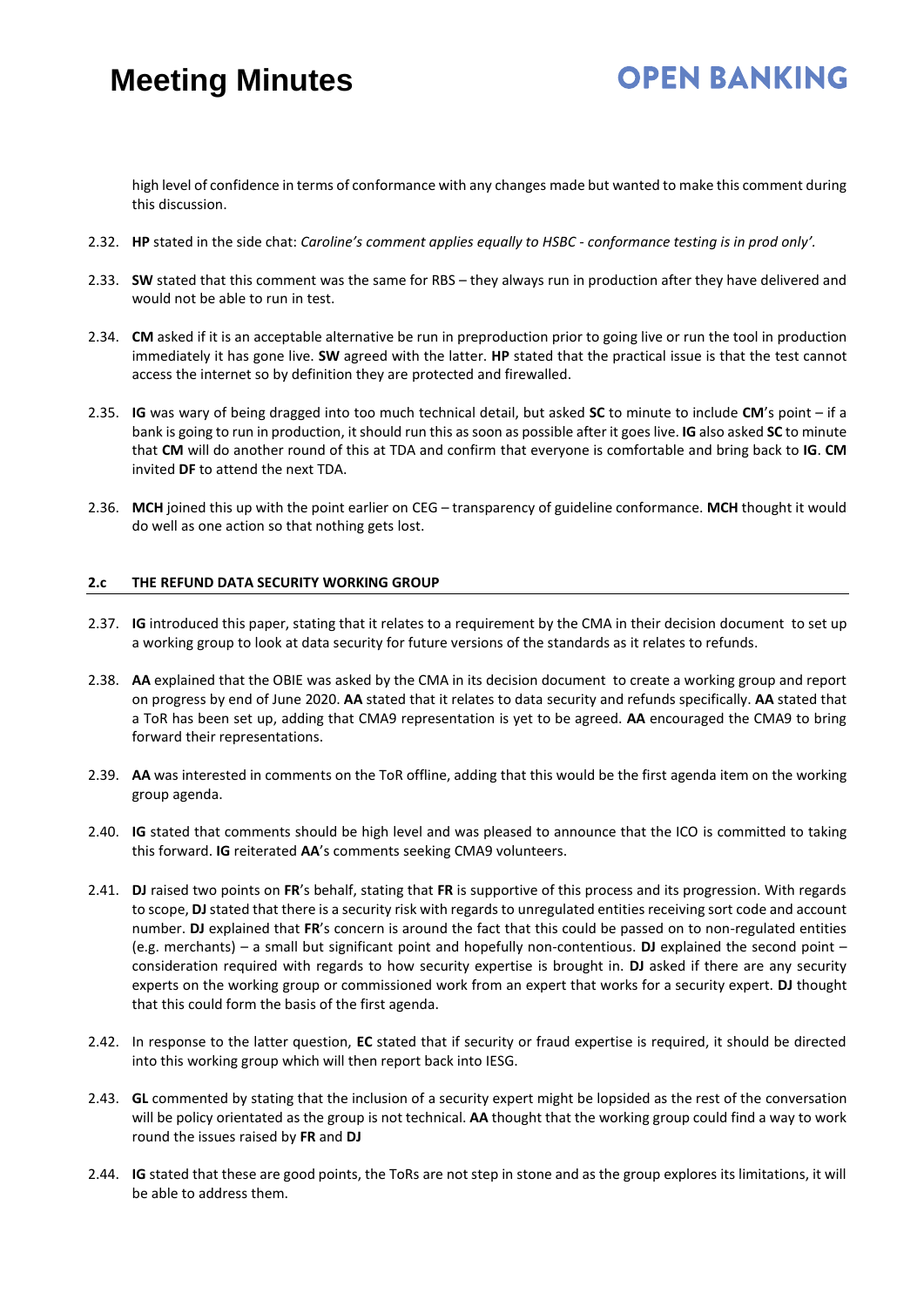# **OPEN BANKING**

2.45. As there were no other comments, **IG** wrapped up by reminding IESG members that **AA** is open to nominations. **AA** stated that a nomination had just come in by email. **IG** asked when the first meeting is scheduled for. **AA** confirmed that the meeting will hold on 29 July 2020 and hoped that the date would be suitable for the CMA9 representative to avoid a reschedule.

#### **2.d END USER RISK COMMITTEE (EURC) UPDATE**

- 2.46. **IG** introduced this paper, observing that EURC is not yet showing risks but will do so eventually.
- 2.47. **AA** thanked those who are helping, stating that he is aware of pressures on time. **AA** explained that this started with 34 risks all raised by the consumer representatives who had reached out to others whilst putting those risks together so that it was not the views of one person only; and added that most (if not all) categories will be familiar to members of this group.
- 2.48. **AA** explained that the EURC ended up looking at four risks which were thought to be emblematic, but did not get to any real conclusions in terms of what should be escalated because they found that if they went too narrow, there were overlaps and if too broad, some nuances were missed. **AA** stated that there is still work to be done to ensure that the processes are correct and to ensure that impact and likelihood are rated appropriately.
- 2.49. **AA** stated that the group is in a good place to work through what risks are actionable and should therefore be presented to IESG. **AA** explained that there is a limit to what can be done because of the construct of PSD2 – the risks must be actionable and in scope. **AA** also explained that duplication of effort needs to be avoided.
- 2.50. **IG** reiterated that the point of the group is to identify risks which can then be escalated to IESG who will decide what to do with them. **IG** was looking forward to receiving the first cut of these.
- 2.51. **IG** opened to comments or questions from around the group, inviting feedback from any IESG member who thinks that this is not moving in the right direction.

#### **2.e CRISIS IMPACT PERIOD (CIP) REVIEW**

- 2.52. **IG** introduced this final agenda item asking for an overview from **AA** as he has been the point of contact for putting together the OBIE recommendation around this topic.
- 2.53. **IG** stated that the CIP needs to be determined by the CMA in conjunction with the Trustee and this is the point where OBIE presents their recommendations to IESG; IESG members can then make representations to the Trustee who will consider these.
- 2.54. **AA** started by explaining that the recommendations are threefold. 2.54.1.OBIE has concluded that the CIP should not be extended beyond end of June 2020 -the current assumptions

within the timetable in the Roadmap stand. 2.54.2.Industry consultations on MI, Customer Evaluation Framework and the bilateral investigations on Root Cause Analysis should start next month – this comes as a result of recommendation 1.

2.54.3.Providers can apply for deferral if they have specific capacity constraints that will require delays to implementation of phase 2 of reverse payments or the CASS standards that were discussed earlier. These are the only two implementations which will arise after the end of June which is the end of the CIP.

2.55. In discussing the principles behind this, **AA** stated that over the last 3 months, banks have had to deal with the diversion of, and depletion of resources and new priorities, and this has led to all regulatory authorities pulling back from non-urgent requirements. **AA** commented that the way banks have responded has been admirable, despite the media and other commentators' portrayal.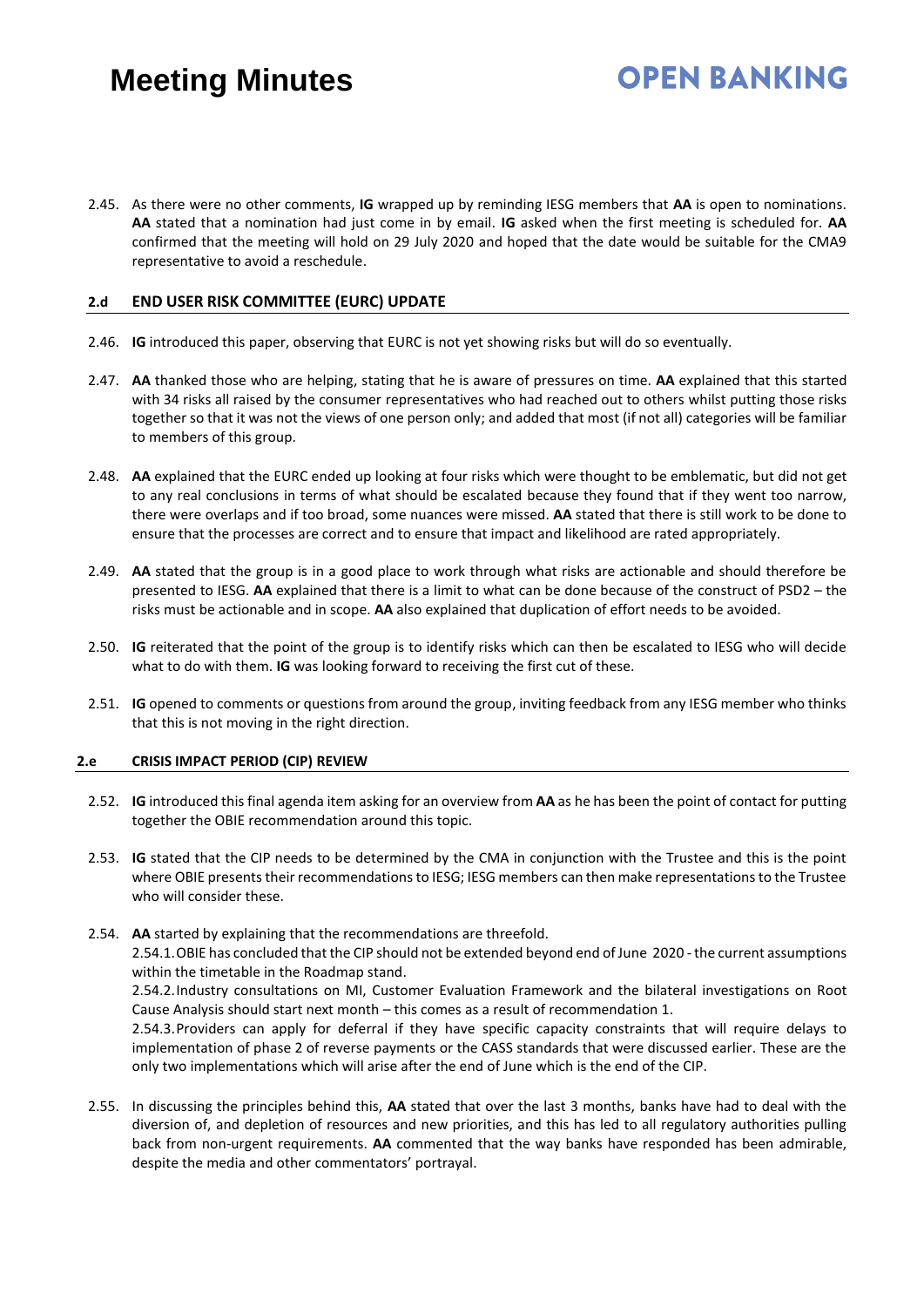# **OPEN BANKING**

- 2.56. Whilst the crisis is not over, in terms of that diversion and depletion of resources, **AA** stated that the evidence suggests the situation has stabilised. **AA** stated whilst going into lockdown was a specific event, coming out of lockdown has proven to be a much-protracted process and not binary for any individual or organisation. Despite productivity not being back to 100%, **AA** stated that the OBIE believes that the requirement with regards to consultation is achievable, asking IESG members to note that some providers already engage in consultation activities. **AA** added that feedback suggests that some change activity is now looked at by some change providers.
- 2.57. **AA** explained that the resourcing requirements around consultation which are in the Roadmap are designed to be less onerous than they were during the previous Roadmap because there is more work being done upfront by the OBIE with a less onerous requirement for participation in the consultation activities. **AA** stated that if the Trustee and CMA agree that the crisis is over at the end of June, the requirement in terms of consultation activities on the CMA9 are much less than they would have been. **AA** added that the engagement required on sweeping and VRP will be more in-depth and this is accepted, but these are some way in the future and it is hoped that the stabilisation will be greater and productivity levels higher – these are post September 2020 and some of the feeders has been based on schools resuming following the summer holidays.
- 2.58. In terms of implementation, **AA** stated that the immediate requirement around CASS and reverse payments are relatively light, however, the recommendation is that deferrals should still be available with discussing with OBIE Office of the Trustee Monitoring Function during the bilaterals.
- 2.59. **IG** highlighted for IESG members benefit that a part of the input is required from the CMA9, stating that the request was - *please tell us about resource that has been diverted and depleted as a result of the crisis and tell us how that resource will look like going forward*. **IG** stated that the response has been helpful, and a number of the banks were being honest especially on impact on productivity especially during the difficult part of the crisis. **IG** stated that there was talk about productivity being impacted by 30 – 40% , losing resource to diversions, etc., but now coming back as a result of those additional changes being made (especially to do with the contact centre). **IG** added that there were some issues with testing in India, and there was support. **IG** stated that there is a need to be agile and sensitive to a second wave whilst appraising the plans. **IG** stated that **AA** had captured everything but was keen to use this forum to get a steer on recommendations, stating that IESG members are not asking for the Roadmap to be changed but acknowledged that this part of the recommendations is not something that was envisaged when the Roadmap was created.
- 2.60. **MC** was thankful for the approach to the crisis impact and the forbearance was pragmatic. **MC** stated that there is a new normal which organisation need to learn how to work around. **MC** stated that the risk he foresees is compounded by 2 things which are specific to how consultations are conducted. 2.60.1.The streamlined approach with expert advisory groups is good because it has less demands on fewer people. The counter risk is having a more well-rounded understanding of what is being consulted on which is compounded in the more opaque consultation phase of solution design/option which enables things like complexity, time, etc. to feed in.

2.60.2.Therefore, the risk is that if these solutions in consultation are not properly understood, and if this materialises, there needs to be a way to mitigate this.

- 2.61. **SW** stated that from an RBS point of view, the idea is that schools returning will mark the commencement of a transition back to normal practices. **SW** stated that this will be Q4.
- 2.62. **IG** stated that one of the things that needs to come out is just because the CIP and the Roadmap comes to its conclusion does not mean the crisis is gone, it still exists and needs to be addressed.
- 2.63. **RR** explained that this is a helpful reflection. **RR** stated that he agrees with RBS, but schools may not all go back. **RR** stated that there are a lot of dependencies on what is going on in India which is a major constraint. **RR** explained that therefore the LBG submission was that the crisis period is not ready to conclude.
- 2.64. **PM** had a question about process and timing as he was not sure if these were addressed in **IG**'s opening remarks; **PM** was not sure if **IG** was intending to decide this morning and whether representations were taken from non-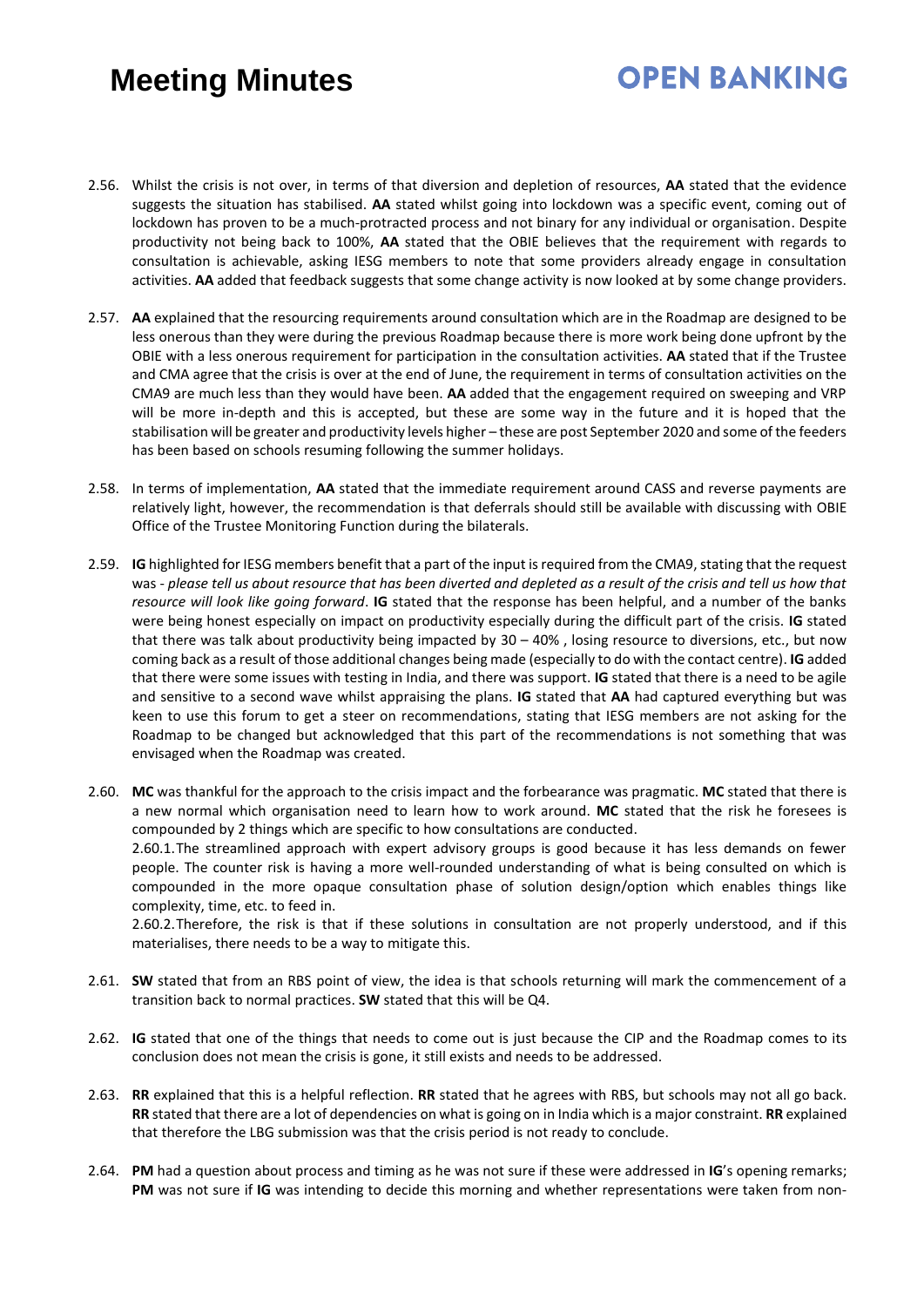# **OPEN BANKING**

CMA9 representatives. **PM** added that UKF hosts its Open Finance Working Group on Friday 26 June 2020. **PM** was hoping to take wider sounding and play back on Friday, 26 June 2020.

- 2.65. **IG** stated that the OBIE is open to representations for the duration of this week and is flexible as to how this could be provided. **IG** explained that himself and **BR** would meet early next week (w.c 29 June 2020) and will conclude at the end of the month. **IG** was interested in what the non-CMA9 have to say even though there is nothing in the Roadmap that is mandated to them.
- 2.66. **AA** referred to comments the question from **MC** and **RR** is around the constraints they are under (situation in India and return to school in September) – **AA** stated that the question is not whether the firm is back to normal but whether at this point the organisation has the capacity to contribute to consultations effectively. **AA** added that the consultations coming up are relatively light touch – CEF and MI and bilateral conversations.
- 2.67. **AA** was hoping that there will be capacity to do these sorts of things, recognising that consultations on things like VRP and sweeping will be heavier. In terms of **MC**'s point - *are we sacrificing the quality of consultations by doing this streamlined approach?* **AA** stated that the OBIE are cognizant of that risk and the hope is that it ensures quality and that things are not found out after the event. **AA** stated that while the EAG's will be in effect, there will still be the wider forum. **AA** stated that there will be opportunities to get into things in more depths and materials published for review. In terms of the biggest meatier conversations and consultations around sweeping and VRP, **AA** explained that the OBIE is looking at doing this differently – a far wider consultation, very similar to the Roadmap consultations which went out more broadly, with open meetings and consultation questions were sent out according to an iterative process.
- 2.68. **IG** expressed the importance of getting the terminology right in the written document to ensure the basics are right. **IG** stated that in addition to what **AA** has said, it is important to have a QA step for OBIE to ensure that what goes out is not ambiguous and does not allow for different interpretations.
- 2.69. **MC** stated that it is about recognising the risk that the approach set out specifically over the next few months has an increased risk of not understanding the documentation or misunderstanding each other in the firms connections through the industry, but also across the firm's own teams because of remote working. **MC** stated that something needs to be designed that mitigates the risk. **MC** agreed that QA for the OBIE is good, but there needs to be something else for the mandated set of organisations so that the decisions are fully understood.
- 2.70. **IG** explained that this has been very helpful and what the OBIE's recommendation is seeking to do is not to determine when the crisis is over, but when there is enough capacity within the CMA9 to begin to absorb the requirements of the Roadmap. **IG** stated that the determination is that the consultations should carry on with the new modus operandi that has just been discussed, nonetheless, most banks should be able to absorb the crisis. **IG** added that where individual banks are not able to, they can apply for deferrals. To **MC**'s point, **IG** stated that the OBIE has laid out their recommendations quite clearly in the memo that has been received, **IG** strongly encouraged IESG members to get in touch and respond to that memo, adding that it does not have to be at this forum.
- 2.71. **IG** opened the floor to other comments. There were none. **IG** concluded **BR**/**IG** will assess the recommendation next week (w.c 29 June 2020 and before the end of the month). **IG** stated that the commitment to IESG members is to continue to monitor what is happening with the crisis. **IG** stated that there is even betting that there will be renewed lockdowns, further waves, etc. and of course the OBIE will need to react to that but that is being kept separate from discussions on CIP.

#### **3.a AOB – 90 DAY RE-AUTHORISATION**

- 3.1 **IG** handed over to **GL** to brief the group and take input.
- 3.2 Following a publication of a paper which FDATA prepared (led by **GB**), **GL** stated that FDATA has been circulating written evidence of the impact of 90-day re-authentication to regulatory authorities. **GL** stated that it has become reasonably clear that a number of firms are entering survival mode, including the contemplation of returning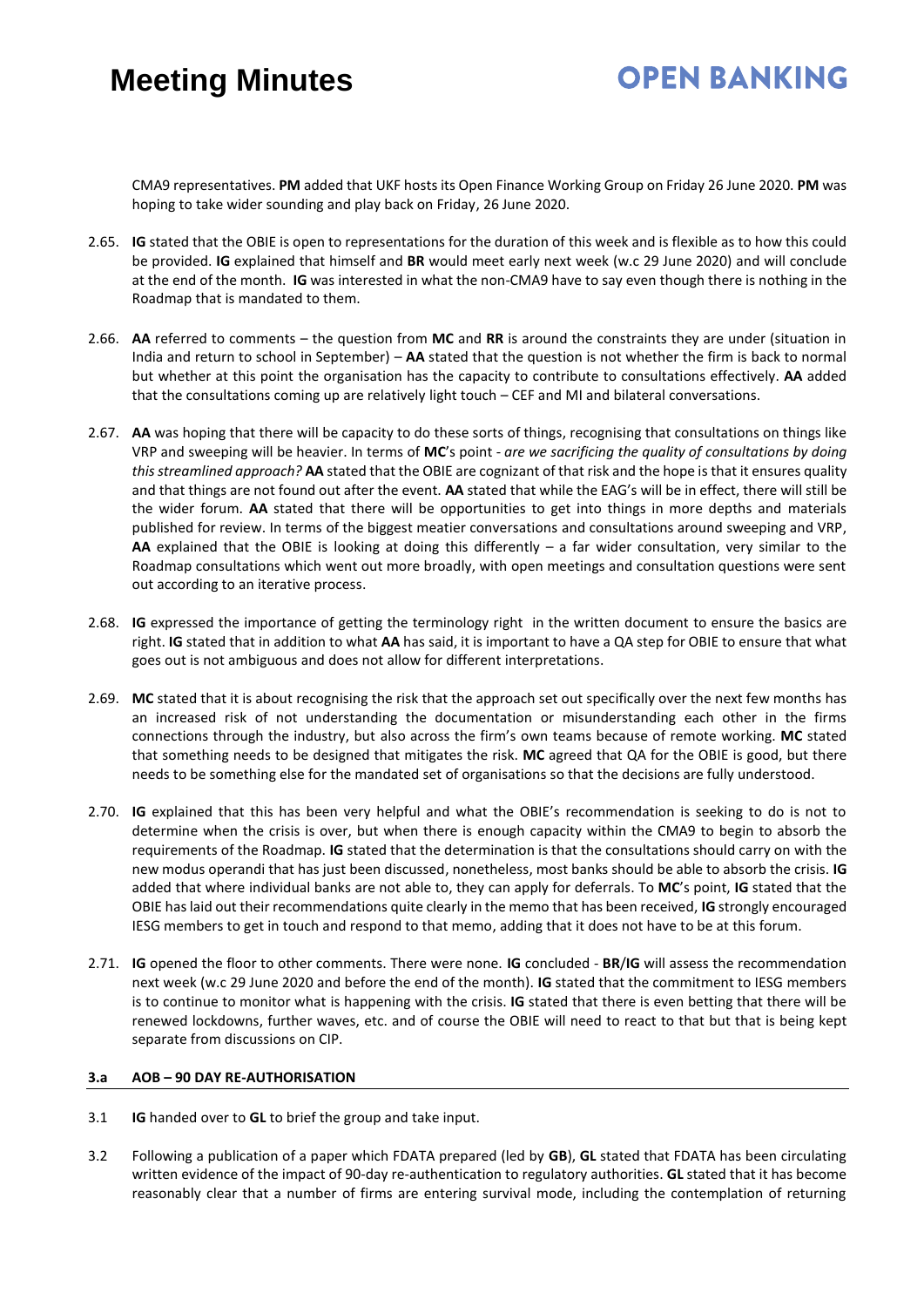# **OPEN BANKING**

capital to shareholders and the potential of winding down or ceasing all marketing and new acquisitions until it is fixed. **GL** stated that FDATA took a view that there was no traction in the European arena on this topic having tried for a long time to bring forward the evidence. **GL** stated that FDATA decided that it was time to call on a cohort of market participants to come together for a discussion on what might need to be done; this has resulted in the *'All Hands'* series of meetings.

- 3.3 **GL** explained that there have been two meetings so far, the first being evidence presentation and discussion. **GL** stated that this involved firms from the ASPSP and TPP community, as well as senior leadership from OBIE, FCA, CMA, HMT and other associations. From a CMA9 point of view, **GL** stated that there was representation from 3 organisations and a handful of TPPs from a variation of business points who all described different types of impacts.
- 3.4 **GL** explained that it was not just impact on firms who have products in the market, but those who chose not to bring products to the market – particularly looking at things like maintaining assessments of credit worthiness and firms who had decided not to implement new innovations that related to alerts to customers because of the risk of being timed out. For those firms who have had products in the market, **GL** stated that they are suffering because those products are no longer to be trusted.
- 3.5 **GL** stated that FDATA had evidence from the accounting platforms, stating that Intuit and Zero gave evidence of the security impact of firms sharing log-in data with their accountants as well as trouble in accessing account information and keeping it up to date. **GL** stated that there was also evidence from Investments and PFM apps, including other apps who brought forward their ideas.
- 3.6 In terms of the process, **GL** stated that the best performing ASPSPs were still resulting in typically 30% attrition right down to 60-70% attrition and most of these firms were mature with over hundred thousand customers in the market; it was reasonably clear that this was not a case of banks vs. Fintechs, but more to do with needs in the market.
- 3.7 **GL** stated that the second meeting was about proposing solutions, stating that the EMA, FDATA and UK Finance were present, including the consumer and SME representations, OBIE and FCA. **GL** explained that a number of options from different angles and the regulatory authorities have taken this away to look at some risk mitigation factors to help the preferred option.
- 3.8 **GL** paused for reflection.
- 3.9 **IG** stated that given that this was a good cross-section of the ecosystem, it would be good to talk about the options and encouraged IESG members to raise any opinions or points of view.
- 3.10 **GL** went on to explain that the options explored were regulatory and technical, looking extensively at-risk factors – risk to the customer, security risks, risks of the customer being exposed to long term connections to TPPs where there was no longer any value exchanged. **GL** stated that political and regulatory risks were discussed, including potential impacts of passporting rights in the EU.
- 3.11 **GL** stated that it became clear that the banks and the CMA9 have implemented all that has been asked of them, adding that the CEG guidelines have been delivered and TPPs have input into that. **GL** stated that the problem is that regulations do not work because they do not consider human behaviours and all discussions looked at in terms of managing the risk did not take away from the fact that there is a flaw in the law.
- 3.12 **GL** stated that considering this, the two points explored are: 2.71.1.A change to the law during the January Brexit exit. 2.71.2.A temporary forbearance.
- 3.13 **GL** stated that the group wanted to look at a solution that was easy to implement, very light and low cost to both parties and the option that was most favourable was to reach into the law and remove the offending article – article 10. **GL** stated that this would remove the need for 90-day re-authentication which would enable the PSU to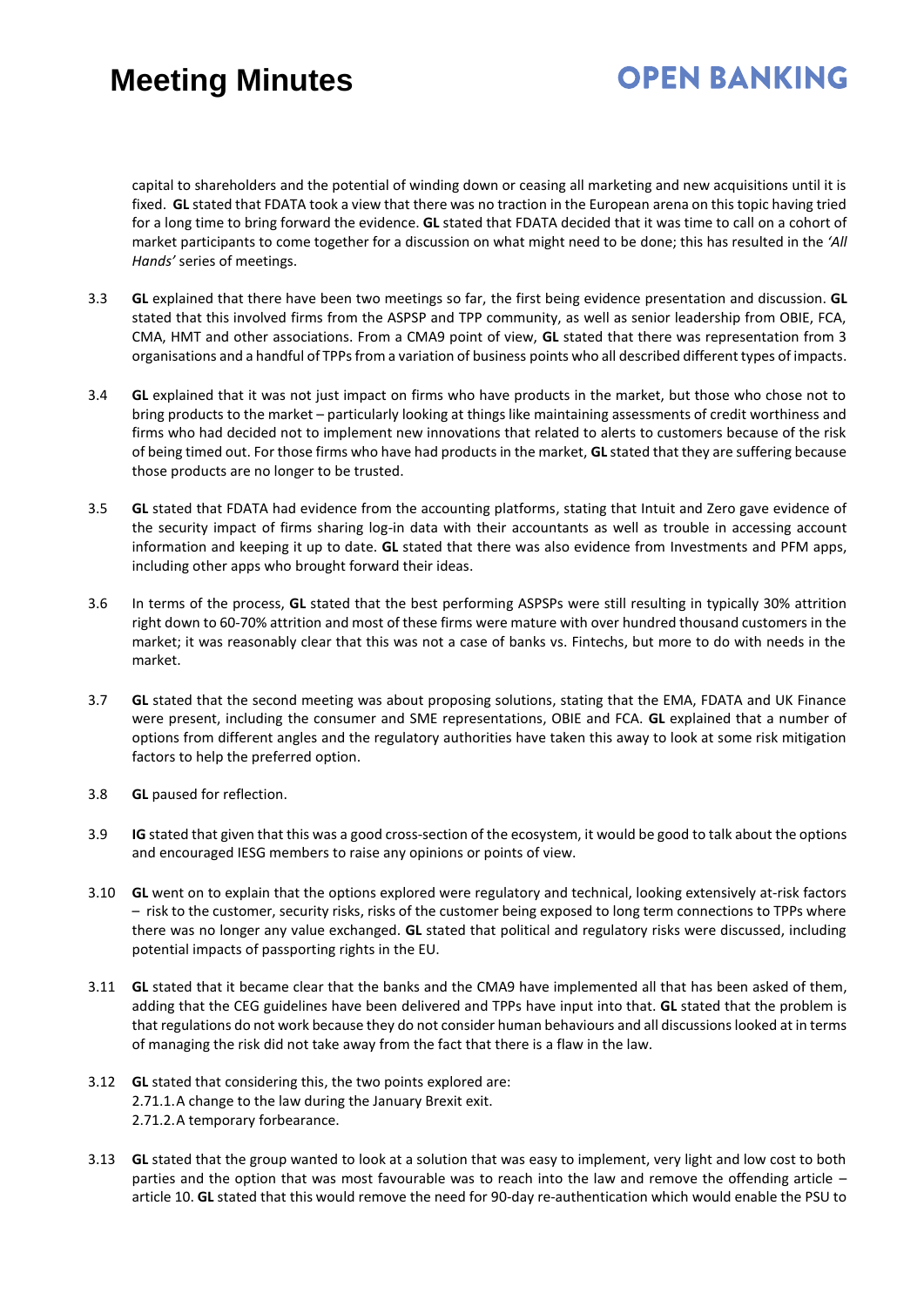### **OPEN BANKING**

enter into a contract with their TPP to set the term of the engagement and for that to be appropriate to the business model of the TPP.

- 3.14 **GL** stated that at the same time, there are plans to make a change to compel the TPP to communicate with the PSU at least once every 90 days to ensure the PSU is aware that they are still connected and to guard against long term access with no value exchange.
- 3.15 **GL** stated that there were options beyond 1 or 2 which looked at whether the re-authentication job is transferred to the TPP using a delegated authority. From a competition perspective, **GL** stated that it was decided that enabling an obstacle to be removed only via bilateral contracts was not the way forward. **GL** explained that this led to the group looking at an OBIE led scheme which had some stronger merit but did not take away from the fact that the problem is not solved by delegating authority as there is still a requirement for 90-day re-authentication.
- 3.16 **GL** explained that the group looked at methods that had the ASPSP playing a role in trying to encourage the reauthentication which has some competition and legal ramifications.
- 3.17 **GL** stated that other business models were investigated, including the option of doing nothing.
- 3.18 **GL** stated that the conclusion was that the proposed solution would have to be something that does not require a lot of cost and the FCA, CMA, HMT and OBIE have taken an action to discuss this further.
- 3.19 **IG** thanked **GL**, stating that that it was obvious that this is an important topic for FDATA and the Fintechs; the first *All Hands* talked about the problems and the second was about the solutions. **IG** stated from an OBIE point of view that implementation is as per the existing regulations as they stand, adding that **GL** is pushing this forward in the interest of the community. **IG** stated that FDATA is approaching this in a consensual way to see if there are any solutions that work best for all participants. **IG** encouraged IESG members to engage with **GL** directly for this. **IG** informed IESG members that **GL** is planning another All Hands' which could be an opportunity for others to participate.
- 3.20 **GL** stated that FDATA is leaving the regulatory authorities to work on what solutions they think they can bring forward. On the industry side, **GL** stated that they will continue to look at things that could improve the execution of the various options – e.g. how to communicate to the customer every 90 days to ensure that they are aware of the connection and method of opting out, improvements to the consent dashboard so that they are aware that they are still connected on the ASPSP and TPP and a variety of other things that will provide some comfort to the regulatory authorities that the balance of consumer risk is being adequately managed.
- 3.21 **IG** opened the floor to comments, stating that people who want to reach out directly and offline should feel free to do so.
- 3.22 **FR** thanked **GL** for engaging with the consumer representatives stating that helpful conversations have been held. By way of a further update, **FR** stated that she held a consumer forum on 90-day re-authentication with consumer groups in which she presented some of **GL**'s data from money dashboard (on an anonymised basis). **FR** highlighted that the key policy topic of interest is inertia which is being worked on by organisations such as Citizens Advice. **FR** stated that this brought to light some of the confusion around the purpose of 90-day re-authorisation – is the purpose security or protection from inertia? **FR** explained that there is a realisation that 90-day re-authentication is not a great tool as some think it is very blunt and disengaging. **FR** added, however, that consumer representatives believe the concept of regular engagement is helpful and they would like to have something like 90 dayreauthorisation but better.
- 3.23 **FR** concluded by stating that there will be a further meeting (as the last session was only an hour with not a lot of depth), but made IESG members aware that there is a level of understanding about the balance of interest and how challenging the 90 day re-authorisation really is.